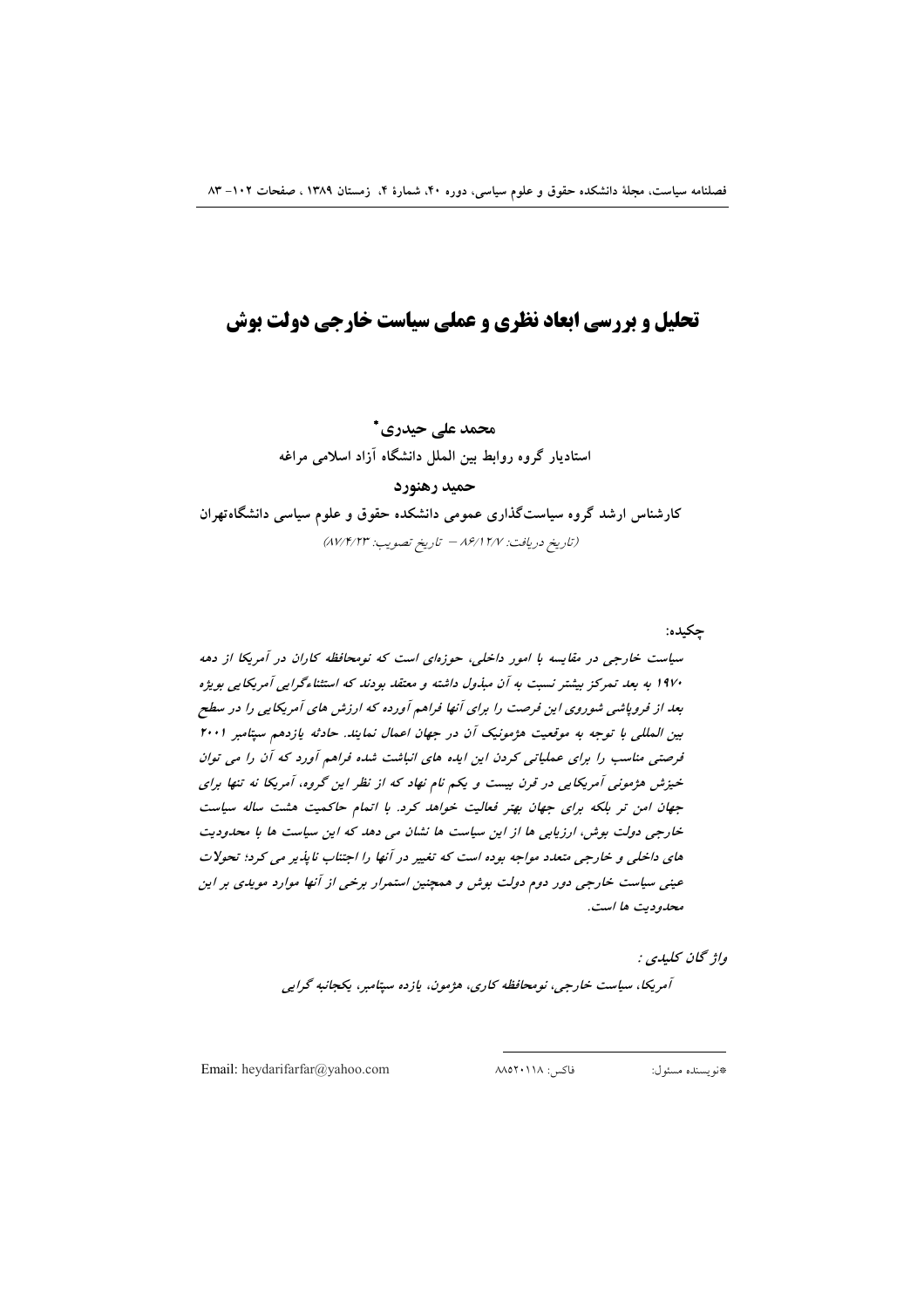#### مقدمه

نومحافظه کاران تندروی آمریکایی که در سال ۲۰۰۰ مناصب حساس را در دولت بوش در اختیار گرفتند ریشههای جنگ ۲۰۰۳ آمریکا با عـراق را بـه واقعـه پــازده ســپتامبر ۲۰۰۱ و سلاحهای کشتار دسته جمعی عراق نسبت میدادند. در حالی که عوامل تمهید کننده این جنگ به سال ها قبل از این وقایع و حتی اندیشه های نومحافظه کاران در دهه ۱۹۸۰ و ۱۹۹۰ باز مـی گردد. با این حال، بوش در سخنرانی پیروزی در ۱ سپتامبر ۲۰۰۳ بعد از اشغال عراق بر عرشـه ناو هواپیمابر آبراهام لینکلن چنین اشاره کرد: "نبرد عراق پیروزی در جنگ علیه ترور است که از یازده سپتامبر شروع شده و هنوز ادامه دارد". این جمله، عبارت معروف کلـوزویتز "جنـگ ادامه سیاست ولی با ابزاری دیگر است" را به ذهن متبادر می کند. بررسی ها نشان می دهد حمله به عراق و جهانی که آمریکا قصد شکل دادن به آن را داشت، حملات یازده سیتامبر نبود بلک در طول شش دهه حضور و مداخله این کشور در این منطقه شکل گرفت.

ارزیابی تصمیم آمریکا برای برپا کردن جنگ علیه عراق هم به قبل از یازده سپتامبر و هم به بعد از آن باز میگردد. توجیهات مقامات رسمی حکومتی که در سـطوح گونـاگون بیـان شـده است (3 :Everest, 2004). ١. اثبات مي كند كه دولت بوش از ايـن حمـلات بـه عنـوان فرصـتي استفاده کرده است برای شروع دستورکاری جامع که سالها پیش طراحی شـده بـود؛ ۲. نـشان داد که اهداف واقعی حکومت آمریکا بطور بنیادین متفاوت از منطق ملت آمریکـا بـرای جنـگ بوده است؛ ۳. تصمیم واشنگتن برای شــروع جنـگ در مــارس ۲۰۰۳ بــیش از یــک ســال قبــل طراحی شده بود، پیش از آن که برای کسب مجوز از سازمان ملل در پائیز ۲۰۰۲ اقدام شود.

البته هر استراتژی پس از طراحی ممکن است در مرحله عمل پس از برخورد با واقعیت ها دچار تعدیل شود. تغییراتی که در دور دوم ریاست جمهوری بوش در سیاست خـارجی انجـام شد در همین راستا قابل ارزیابی است. سوال اصلی این پژوهش در قالب این جمله قابـل بیـان است که محدودیتهای سیاست خارجی دولت دوم بوش مرتبط با کدامین حوزه ها بـودهانــد؟ فرضیه این مقاله آن است که عدم انطباق ابعاد نظری و عملی استراتژی سیاست خارجی بـوش (نومحافظه کاران) با واقعیتهای عینی به ویژه در افغانستان و عراق منجـر بـه اعمـال تعــدیل هایی در سیاست خارجی دولت دوم بوش شد. برای پاسخ به سوال اصلی ابعاد تحول نظری و عملي سياست خارجي دور اول و دوم دولت بوش در دو فصل بررسي مي شود.

# فصل اول: انديشه هژموني آمريكا بر جهان و سياست خارجي تهاجمي

اهداف بلند پروازانه نومحافظه کاران در دولت بوش را باید در فرویاشی شـوروی در سـال ۱۹۹۱ که به تحول ژئویلتیک جهان منجـر شــد و آمریکـا را از نظـر برخــی از صــاحبنظران در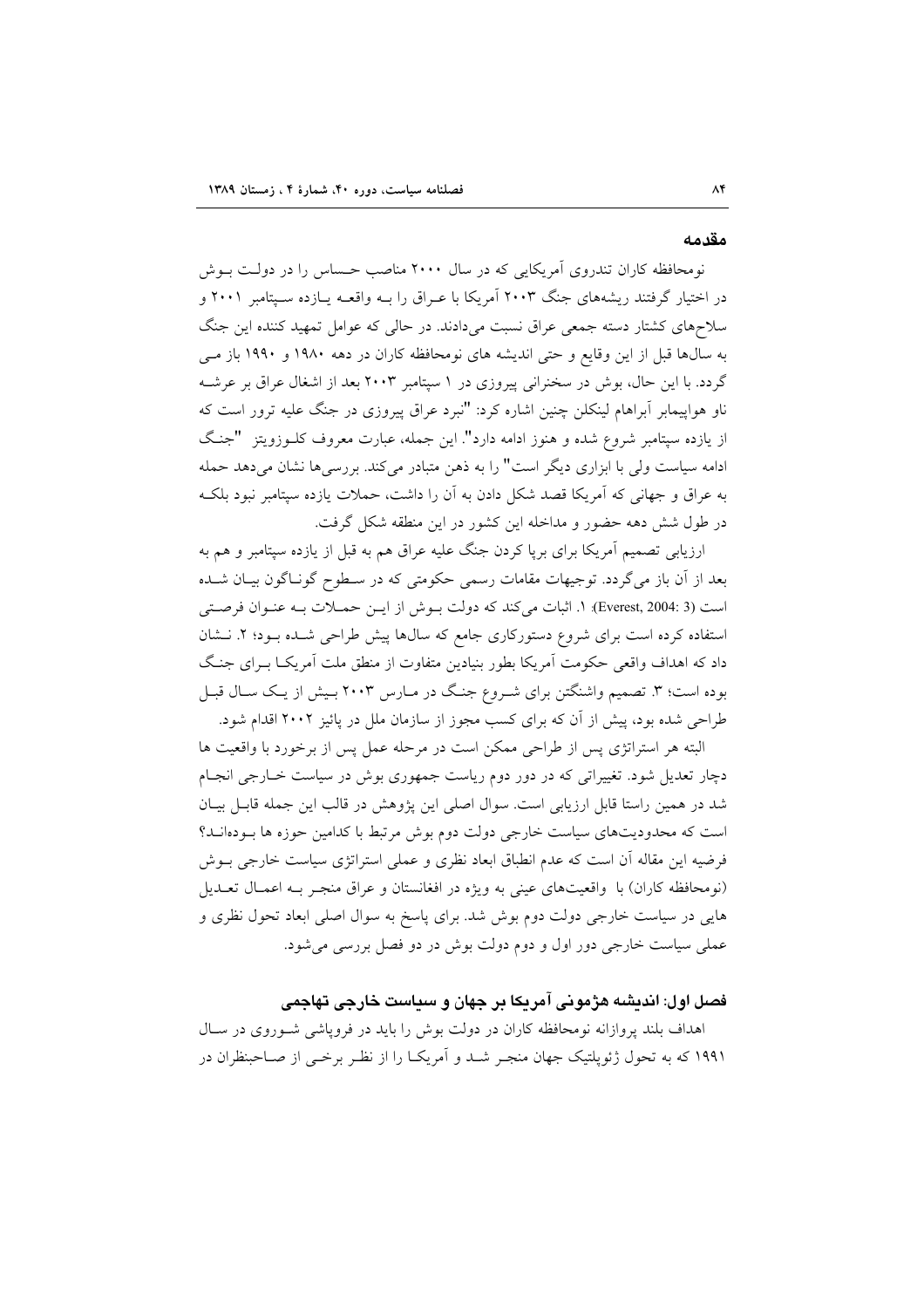جايگاه هژمون نظام بين الملل قرار داد، جستجو كرد. مقامات دولت بوش پدر با دكتـرين نظـم نوین جهانی و با در نظر داشتن نبود رقیبی جدی در عرصه روابط بین الملل، بلنــدپروازیهــای جنگ موسوم به توفان صـحرا را در ســال ۱۹۹۱ شــروع کردنــد کــه پنتــاگون از ان بــه عنــوان واقعهای نام برد که نشان دهنده رهبـری جهـانی امریکــا اســت. بینــشی کــه بطــور مــستقیم در راهنمای برنامــه ریــزی دفــاعی ســال ۲۰۰۲ وزارت دفــاع (Department of Defense, 2002) کــه بوسیله پل ولفوویتز، لوئیس لیبی و زلمای خلیل زاد و رامسفلد تدوین شد، قابل مشاهده بود. این سنت بر این باور است که امریکا تعیین میکند که هیچ ابر قدرت رقیـب اجــازه ظهــور در اروپای غربی، اسیا یا قلمروی شوروی سابق را نیابد و امریکا همچنان قدرت برتر جهانی برای اينده نامشخص باقي بماند. غيرواقعـي و غيرقابـل اجـرا بـودن ايــن سـند توســل بــه حمــلات پیشگیرانه بود که علیه رقیبان بالقوه یا جستجوکنندگان برای سلاحهـای کــشتار دســته جمعــی، اجرا میشد (Weisman, 2004). لذا این استراتژی به امریکا اجازه میداد کنترل بـر نفـت خلـیج فارس را تقویت کند و از قوانین و ائتلافهای بـین المللــی کــه ازادی عمــل امریکــا را بــرای اقدامات مد نظر، محدود میکرد، امتناع نماید.

محتوای اصلی استراتژی امنیت ملی امریکا که در ژوئن سال ۲۰۰۲ منتشر و بیانــهای کوتــاه و صریح از دکترین امنیت ملی خوانــده شــد، بــدنبال ان بــود کــه رهیافــت سیاســت خــارجی، تهاجمی گسترده را به صورت مستدل در سندی منفرد دستهبندی کند. سیاست خارجی امریکـا از منظر برخـی صـاحبنظران امریکـایی در بهتـرین ترکیـب ان، درکـی روشــن از منــافع ملــی، محدودیتهای قدرت و نیازهای واقعی و روانی شهرونداش است، که برای اعمـال دمکراسـی موثر، ترکیبی از رئالیسم سیاسی و ایدهالیسم اخلاقی را ضروری می سازد. نمونه کلاسیک ایــن عوامل را میتوان در حمله هوایی ژاپنی ها به بندر پرل هاربر در سال ۱۹٤۱ جستجو کرد. ایــن حمله عاملی تسریعکننده بود کــه بــه دولــت روزولــت اجــازه داد کــه مــردم امریکــا را پــشت سیاستهای اخلاقی و ایده الیستی متحد کند و به شکلی موفقیتامیز سیاستهای امریکا را بر اساس رئالیسم سیاسی برای نیم قرن پایهریزی کرده و منافع امریکا را در باقی مانده قرن ۲۰ به پیش برد. سیاست خارجی آمریکا برای بیش از نیم قرن از دو متغیر بالا متشکل شده است. در حالی که اغلب رهبران سیاسی آمریکا از تداوم کسری بودجه و خطرات و رفتارهـای ناشــی از این استراتژی آسیب دیده اند (55 :Janowski, 2004 ) و برای اکثریت مالیـاتپـردازان آمریکـایی مهمتر ان است که به دنبال رفاه و زندگی روزمره باشند تا اهداف اخلاقی و ایده الیستی صرف براي جهان بهتر.

حملات یازده سپتامبر در تعریف مجدد سیاست خارجی أمریکا با مد نظر قــرار دادن خـط مشی های نومحافظه کارانه استفاده شد (Pond, 2003). این سیاست جدید که بر یکجانبـهگرایـی،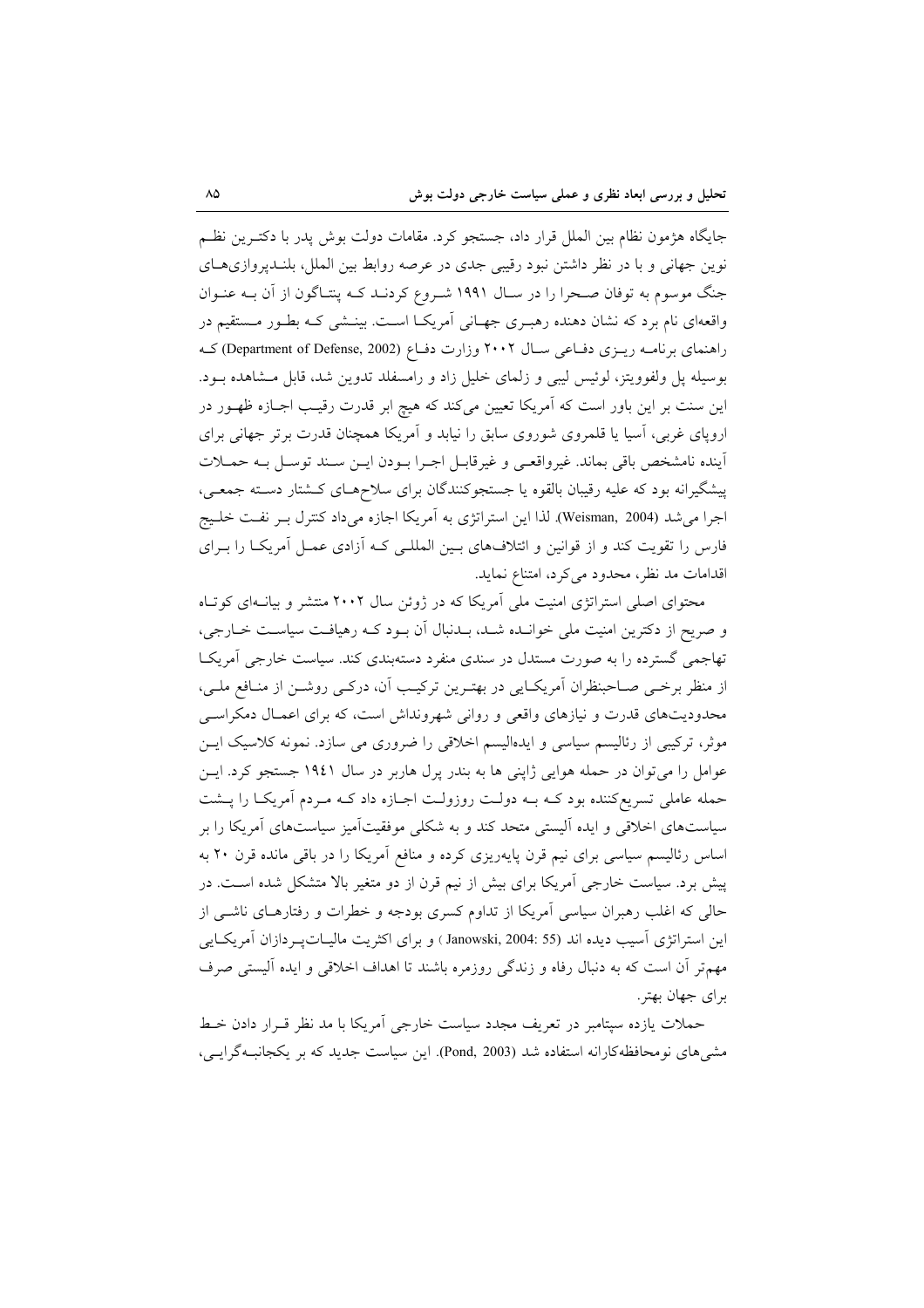اهداف بلند پروازانه و نامحـدود و اسـتفاده از نيـروي نظـامي بـه عنـوان متغيـري اوليـه بـراي سیاستگذاری خارجی تاکید داشت؛ از یک منظر، بازگشت نظریهپردازان نومحافظهکار فعـال در سیاست خارجی تهاجمی آمریکا در دوره ریگان، بود. تاکید این سیاستها بر توسل بـه برتـری سیاسی و نظامی مطلق بوده است. در همین راستا، تلاش های دور اول و دوم دولت بوش برای توسعه و استقرار نیروهای نظامی آمریکا در مناطقی مانند اروپای مرکزی و جنوب آسیا، عمــدتاً در ارتباط با موضوع تمامیت ارضی و یا موجودیت این کشور و متحدین آن تفـسیر مـیشـود (Janowski, 2004: 56-57). اگرچه این گونه تفکرات، در پیشبرد نیروهای نظامی آمریکا در طول جنگ سرد نیز وجود داشت ولی در دوره بوش، ابعاد تهاجمی و جاهطلبانه به این تفکرات داده شد و بدون در نظر گرفتن واقعیات جاری در منطقه و صرفا با تکیه بر نیروی نظامی تلاش شد هژمونی جهانی آمریکا به شکلی عریان اعمال شود، ولی این یکجانبهگرایی غیرمنطقی در عمــل ناموفق بود و مخالفت های داخلی و خارجی را به همراه داشت.

این نکته باید مد نظر قرار گیرد کـه سیاسـت خــارجی آمریکـا و ســاختارهای اسـتراتژیک تصمیم گیری سیاسی در آمریکا پیچیده و چنـد لایـه اسـت. واقعیـت موجـود ایـن اسـت کـه مشروعیت تصمیم گیری در این کشور از حوزههایی مختلف ناشی می شود که اشتباهات جدی در آن غیرقابل اجتناب است. در واقع بعد از پـازده سـپتامبر و بـه طـور مـشخص5تـر، دور اول دولت بوش دایره تصمیم گیران سیاست خارجی آمریکا محدود شد. نتیجه این سیاستهـا کـه به صورت پنهان بوسیله افرادی با دانش محدود از منطقه خاورمیانه اتخاذ می شد، ناموفق بودن این سیاستها بود. به همین جهت بعد از اشغال عراق هیچ گونه سلاح کشتار دسته جمعـی در عراق پیدا نشد ولی این حمله از سوی رژیم اسرائیل که همیـشه مـورد حمایـت آمریکـا بـوده است، مورد استقبال قرار گرفت (Brasted, 2006: 57-68).

آنچه که در این چارچوب دکترین بوش نامیده می شـد، نخـستین واژه مـورد اسـتفاده ایـن دولت تحت عنوان "حملات پیشگیرانه" در مبارزه با تروریسم بود که تبـدیل بـه جنایــتهـای سازمان یافته شد. مکرراً از طرف دولتمردان آمریکایی استدلال می شد کـه بـه دنبـال حمــلات یازده سپتامبر آمریکا باید به جنگ های پیشگیرانه دورهای برای دفاع از خویش علیه دولتهای یاغی و تروریستها با استفاده از سلاح های کشتار دسته جمعی اقدام کند، و اگر لازم باشد آن را به تنهایی به اجراء خواهد کرد. در این راستا، دمکراتیزه کردن خاورمیانه بزرگ به عنـوان راه حلي طولاني مدت براي حل مسئله تروريسم مورد توجه قرار گرفت.

با بررسی تاریخ ظهور و سـقوط امپراتـوریهـا، شـاهد نـوعی سـيکل دوری هـستيم. لـذا نومحافظه کاران برای گریز از نزول موقعیت هژمونیک آمریکا سعی در ایجاد نظامی جدیــد در حقوق بين الملل در قرن ٢١ را داشتند كه طبق ادعاى آنها مبتنى بر صلح آمريكايي بوده است.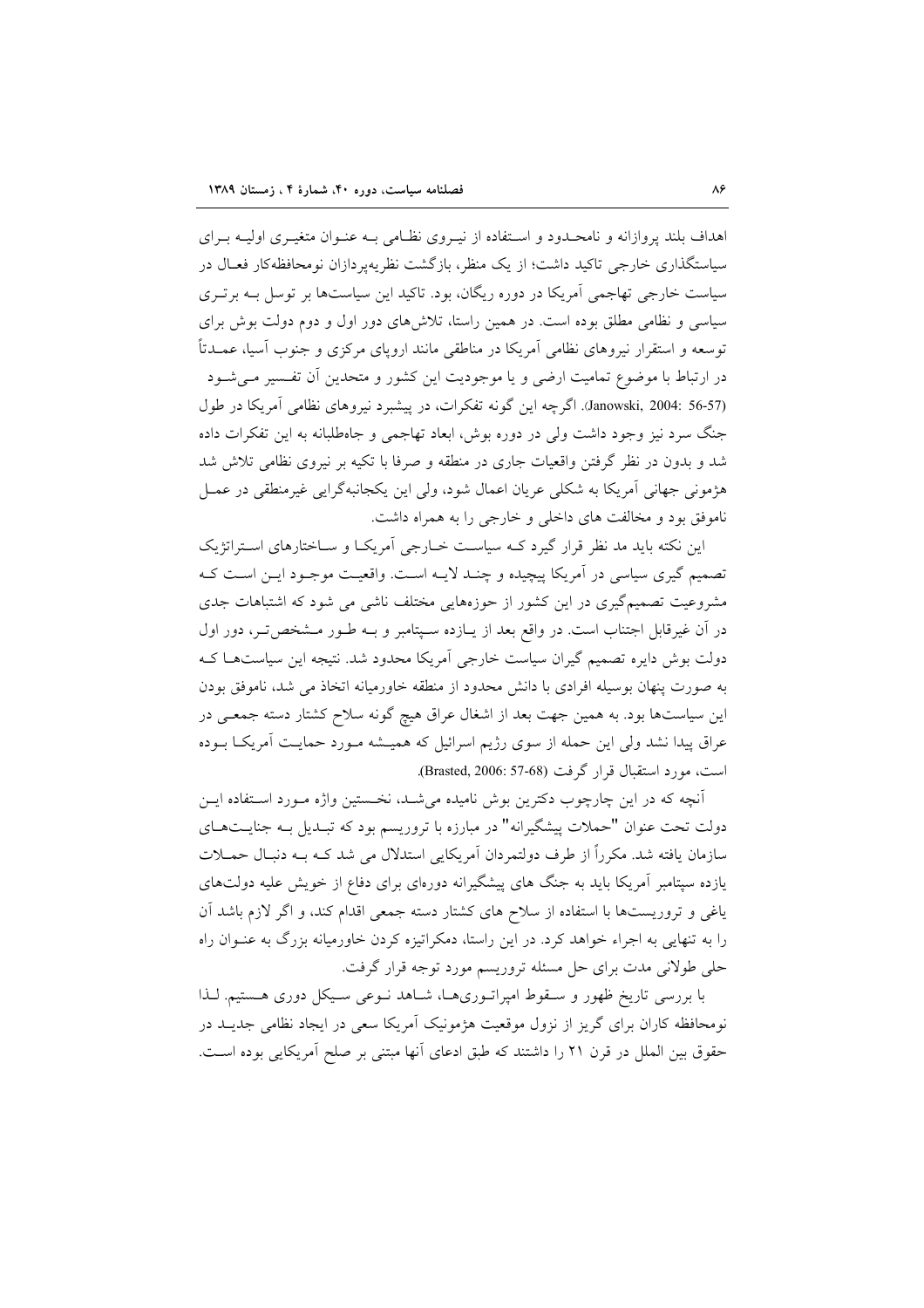بنابراین، چارچوبی مفهومی و تحلیلی در حال ظهور از طرف این نظریه پـردازان آمریکـایی در , چارچوب تاریخ رهبری جهان در حال شکل گیری بود، چــارچوبی کــه بــا توجــه بــه تناســب قدرت، رهبران آمریکا را به تفکر درباره رهبری جهان سوق می داد. احتمالاً دولت آمریکــا بــر این باور بود که قدرتمندترین شرایط اقتصادی را در کل ادوار تاریخ روابط بین الملل در اختیار دار د.

"چارچوب تاریخی خیزش هژمونی آمریکایی" نوشته فرگوسن به تحلیل و بررسبی دوران بعد از جنگ جهانی دوم اشاره دارد که امریکـا بــدنبال افــول امپراتــوری بریتانیــا ظهــور کــرد. فرگوسن به لحاظ زمانی پانزده سال ۱۹۹۱ تا ۲۰۰٦ را مد نظر قرار می دهد؛ زمانی که شـوروی فروپاشید و بوش پدر اعلام کرد که اکنون زمان مناسب برای ساختن نظم نوین جهانی مبتنی بر فورمول أمريكايي ليبرال دمكراسي، بازارهـاي أزاد و اجمـاع بـين المللـي فـرا رسـيده اسـت .(Ferguson, 2005: 23-26)

از منظر نومحافظه کاران تندرو، ایده بالا با روی کارامدن دولتی دمکـرات بــه رهبــری بیــل كلينتون به درستى عملى نشد. وليكن بعد از حملات يازده سپتامبر، القاعده توجيهپذيرش طرح مجدد نظم نوین جهانی بوش را فراهم اورد و بوش پسر آن را بــه صــورت بنیــادین تقویــت و تغيير شكل داد. به دنبال اين اعلام كه نظم جديد بين المللي بيش از گذشته مـورد نيـاز اسـت، بوش پسر متعهد شد که امریکا نه تنها برای جهان امن تر، بلکه برای جهان بهتر فعالیت خواهد کرد. این مطالب که در سخنرانی "وضعیت اتحاد" در ژانویه سـال ۲۰۰۲ ایـراد شـد جـایگزین استراتژی بینالمللی نظم نوین جهانی گردید؛ با این استدلال که امریکا جنـگ پیــشگیرانه را در تعقيب تروريستها و رهبران ديكتاتور با/يا بدون حمايت جامعه بين|لمللي حـق مـسلم خـود تعریف کرد که دکترین بوش نام گرفت و پیرو آن دولت اَمریکا رهیافتی نومحافظهکارانه را کــه مبتنی بر ابزار نظامی بود در پیش گرفت که نخستین نمود ان در افغانستان بــود :Brasted, 2006) .68)

**- - ! %& ' (!) :1-1**

دولت بوش استدلال می کرد که حملات یازده سپتامبر این کشور را بسوی الزامیات واقعے ژئواستراتژیک جدید داخلی و رهیافتهای جدید در سیاست خارجی هدایت کرده است. هـر چند دقیق و واقعی بودن این گزاره همواره به عنوان بحثی چالش برانگیز از سوی صــاحبنظران حوزه روابط بین الملل قرا گرفت. در این راستا سه رهیافت کـاملاً متفـاوت بـرای درک همـه جانبهٔ قدرت آمریکا بعد از یازده سپتامبر بویژه در دوران اول ریاست جمه وری بـوش ترسـیم میشود، هر چند این گزارهها به معنی درست بودن و مطابق با واقع بودن انها نیست ۱. از زمان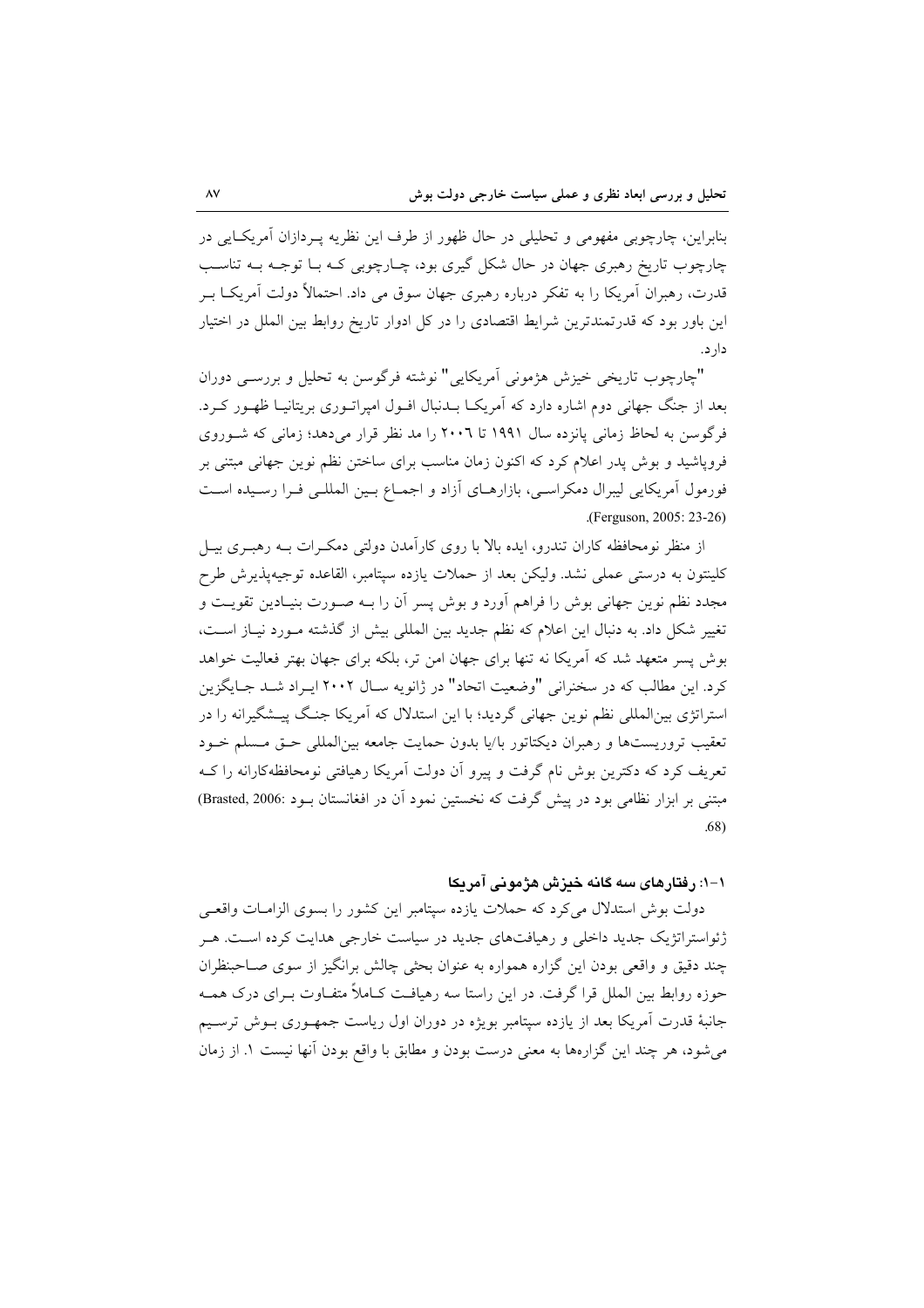سقوط دیوار برلین در ۱۹۸۹ و به طور مشخص بعد از یازده سپتامبر، آرمانگرایی آمریکایی و بریتانیایی استراتژیهایی متفاوت را در مقیاسی گسترده و در قالب لیبرال دمکراسـی آمریکـایی به نمایش گذاشته است. این حرکت بدین دلیل نبود کـه آمریکـا بـه طـور ناگهـانی نـوع کهنـه هژمونی را که در ارتباط با امیراتوری بریتانیا برای سـلطه فیزیکـی بـر جهـان بـود را در پـیش می گرفت، بلکـه بـه ایــن خــاطر بــود کــه هژمــونی آمریکــایی بــا شــدت فزاینــدهای فراتــر از بلندپروازیهای بریتانیا قرار می گرفت که بخشی از آن به سبب قدرت بیشتر آمریکا نسبت بـه بریتانیا بود. اَمریکا با قدرت نظامی موثرتر، به لحاظ فرهنگی و اقتصادی نیز در همه جا حضور داشت و جاهطلبی های غیرعادی را دنبال می کرد و نگرش برتری جویانه خـود را بـرای ایجـاد نظم نوین جهانی بر اساس تصور خویش، در قالبی عمدتاً ایدئولوژیک پیش میبرد که فراتــر از هر امپراتوری قبلی در جهان بود که دیده شده است.

۲. با تقویت این دیدگاه که آمریکا در موقعیتی هژمونیک در نظـام بـین الملـل قـرار دارد، سیاستمداران نومحافظه کار نوعی حق استفاده از اَموزه های اخلاقی مـسیحی را بـرای پیــشبرد منافع خود در حوزه سیاست خارجی توجیه نمودند. زیرا که ایـن حکومـت مـدعی ماموریـت رستگاری جهانی، اعتقاد داشت که آمریکاییها کارگزاران عملیاتی این ایده هستند. رستگاری که بدنبال یک دوره نابسامانی و شورش ضد مسیحیان، تحقق خواهد یافت و این زمانی است كه فلسطين به اسرائيل بازگردانده شـود؛ معبـد سـولومون مجـدداً در بيـت المقـدس در محـل مسجدالاقصی ساخته شده و یهودیان به مسیحیت بر خواهند گشت و این باور به غیب شـدن حضرت مسیح به سوی بهشت است، قبل از اینکه به زمین بازگردد. این که آیا نومحافظه کاران به متن اصلي كتاب يوحنا اعتقاد مطلق داشتند يا خير؟ پاسخ صريح به آن نمي توان داد.

پورتر متذکر می شود این مشخصه ماموریت اَمریکایی است که حق دارد خطاهای جهـانی را با استناد به آموزه های مسیحیان که خوب و بد را بیان می کند، اصلاح نماید، در حـالی کـه امپریالیسم بریتانیایی در سطوحی پـایینتـر از ایـن تفکـر قـرار داشـت و بطـور کلـی زمینـی می|ندیشید و اصولاً این نوع از آرمانگرایی افراطی آمریکایی ها را تعقیب نمی کرد؛

۳. در صورت پایبندی آمریکایی ها به این شعارها و اهداف آرمانی، آمریکا باید با ملــتهــا انسانی رفتار کند، از اصول قانون اطاعت کرده و نسبت به همه کشورهای جهان بخشنده باشد (Porter, 2004: 37-38-95-162). ليكن اين چنـين توصـيههـايي كـاملاً بـا نگـرش تـرويج افكـار زورگویانه و طلبکارانه نومحافظهکاران در بازسازی و دفـاع از خویــشتن آمریکـایی ناســازگار بو د.

در پنجم دسامبر ۲۰۰۵، کمیسیونرهای یازده سـپتامبر کـه فعالیـت خـود را بـه عنـوان یـک موسسه خصوصی ادامه می دادند پروژه "گفتمان عمومی یازده سـپتامبر" را مطـرح کردنــد کــه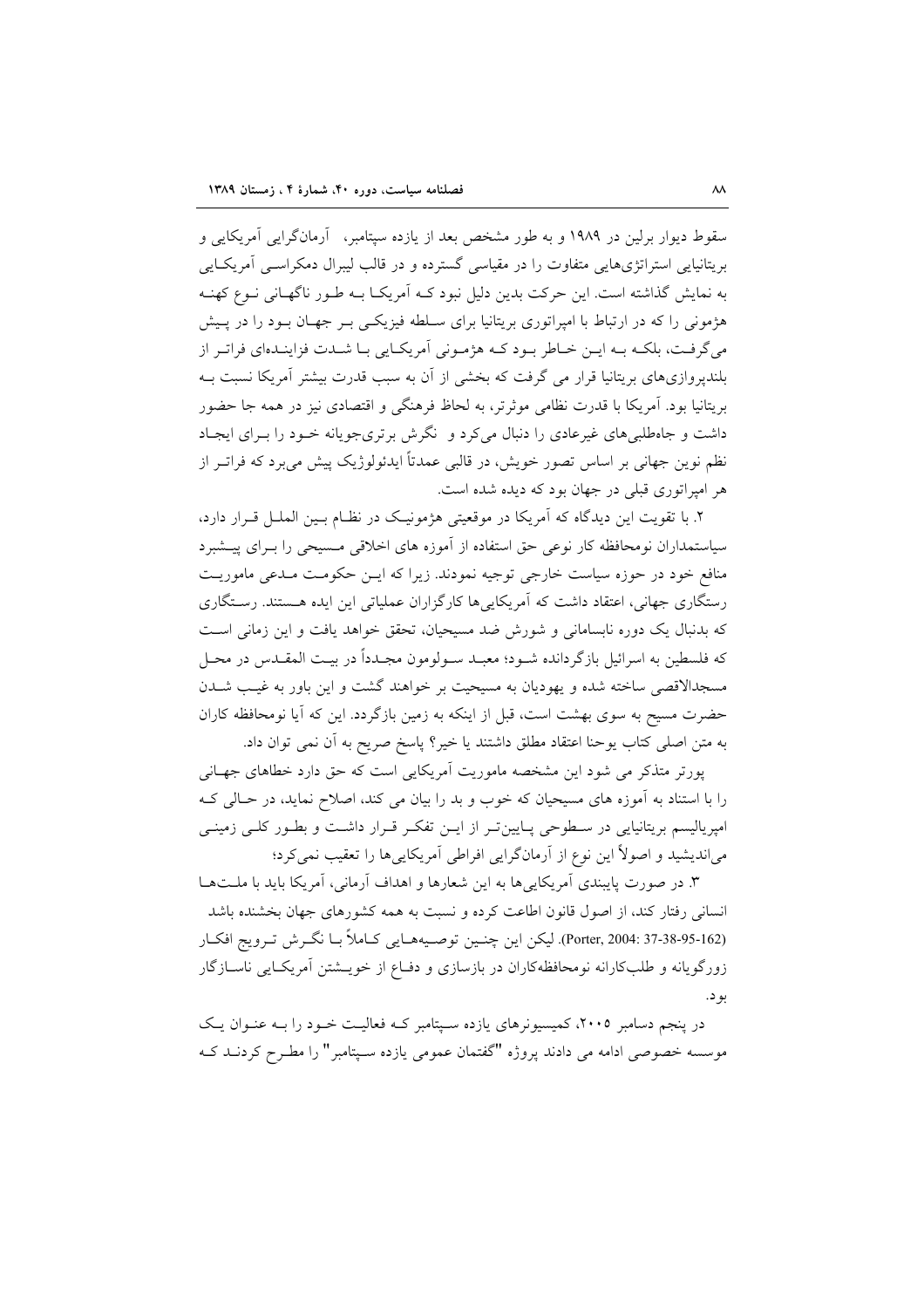دولت بوش در راستای تشویق جاه طلبیهای نومحافظهکاران تنـدرو بـه ایـن طـرح جـایزه داد (National Commission on Terrorist Attacks Upon the United States, 2004). در حقيقت ايسن اقدام را باید شکستی واقعی برای دیپلماسی عمومی آمریکا دانست و ثابت کرد تلاشی ک آمریکا برای اینکه بقیه جهان را به پیروی از رسالت خویش ترغیب نماید، چالش برانگیز بـوده است. مباحث فوق نشان می داد که آمریکا نیاز دارد نقش خود را در جهان بـر اسـاس دیـدگاه فوکویاما پیگیری نماید. کسی که تصمیم گرفت از واگن نومحافظه کـاران از سـال ٢٠٠٤ جـدا شود؛ زیرا که نظم نوین جهانی بوش طرحی نبود که بتوان آن را به جهان تحمیل کرد.

نظرسنجی هایی که در کشورهای مختلف دنیا انجام شد، نشان داد که دیـدگاه کـاملا منفـی نسبت به هژمونی اَمریکا وجود دارد. فرگوسن در یازده سپتامبر ۲۰۰٦ در مجله تـایم از چــشم انداز واقعه یازده سپتامبر تحلیلی نسبت به گذشته ارایه کرد و با استفاده از نتایج این سیاستها، استفاده از زور بوسیله آمریکا را برای شکل دادن به جهان شکست خورده دانست و پـیش;بینـی کرد آمریکا نه تنها تا سال ۲۰۰۸ خاورمیانه را بـه همـراه کـشورهای مهـم آن تحـت کنتـرل در نخواهد آورد، بلکه در این مرحله از گذار جهانی، چین و روسیه در حال احیاء، سـهمی بیــشتر از قدرت جهانی را به دست خواهنـد آورد و اینکـه آمریکـا رویـا و آرزوی هـر ملتـی باشـد، اعتبارش كاهش يافته است (Ferguson, 2005: 26).

۲–۱: مجتمع های نظامی–صنعتی و علل تداوم هزینه های نظامی

اصطلاح مجتمع های نظامی – صنعتی مترادف با نظامی گرایسی است. توسـعهای کـه بـه تشدید و تسریع نظامی شدن اقتصاد سرمایه داری در آمریکا از طریق پیوند منـافع برگزیــدگان قدرتمند بخشهای صنایع و اقتصاد با بخش نظامی پس از جنگ جهـانی دوم منجـر شـد. بــه طوری که طی جنگ ویتنام حدود ٤٠ درصد معاملات ٢٥ پيمانکار بزرگ، مربوط بـه توليـدات نظامی بوده است. به عبارت دیگر، میزان مشارکت در تولید نظامی غالبا بـا نیازهـا و فــشارهای سیاسی مطابقت دارد. میلز معتقد است رهبران اقتصادی و سیاسی با یکدیگر همکاری می کند و از طریق انعقاد قراردادهای تسلیحاتی برای نیروهای مسلح روابطی نزدیک بـا نظامیـان دارنــد. تحرک زیاد بین موقعیت های بالا در این سه حوزه وجود دارد. سیاستمداران منـافع اقتـصادی دارند، رهبران اقتصادی اغلب داوطلب مقامهای دولتی میشوند و نظامیان عضو هیـات مــدیره شرکتهای بزرگ هستند. شاید به همین دلیل باشد کـه در ژانویـه ۱۹٦۱ دوایـت آیزنهـاور در سخنرانی تودیعی خود نگرانی از اینکه مجتمع های نظامی –صنعتی به آن چنان قدرتی دست یابند که تصمیمات مهم و موثر در زندگی اجتماعی و اقتصادی را در خارج از قلمـرو سیاسـی اتخاذ کند، ایراز داشت (ساوش ماندگاری، ۱۳۸۶: ۱۲).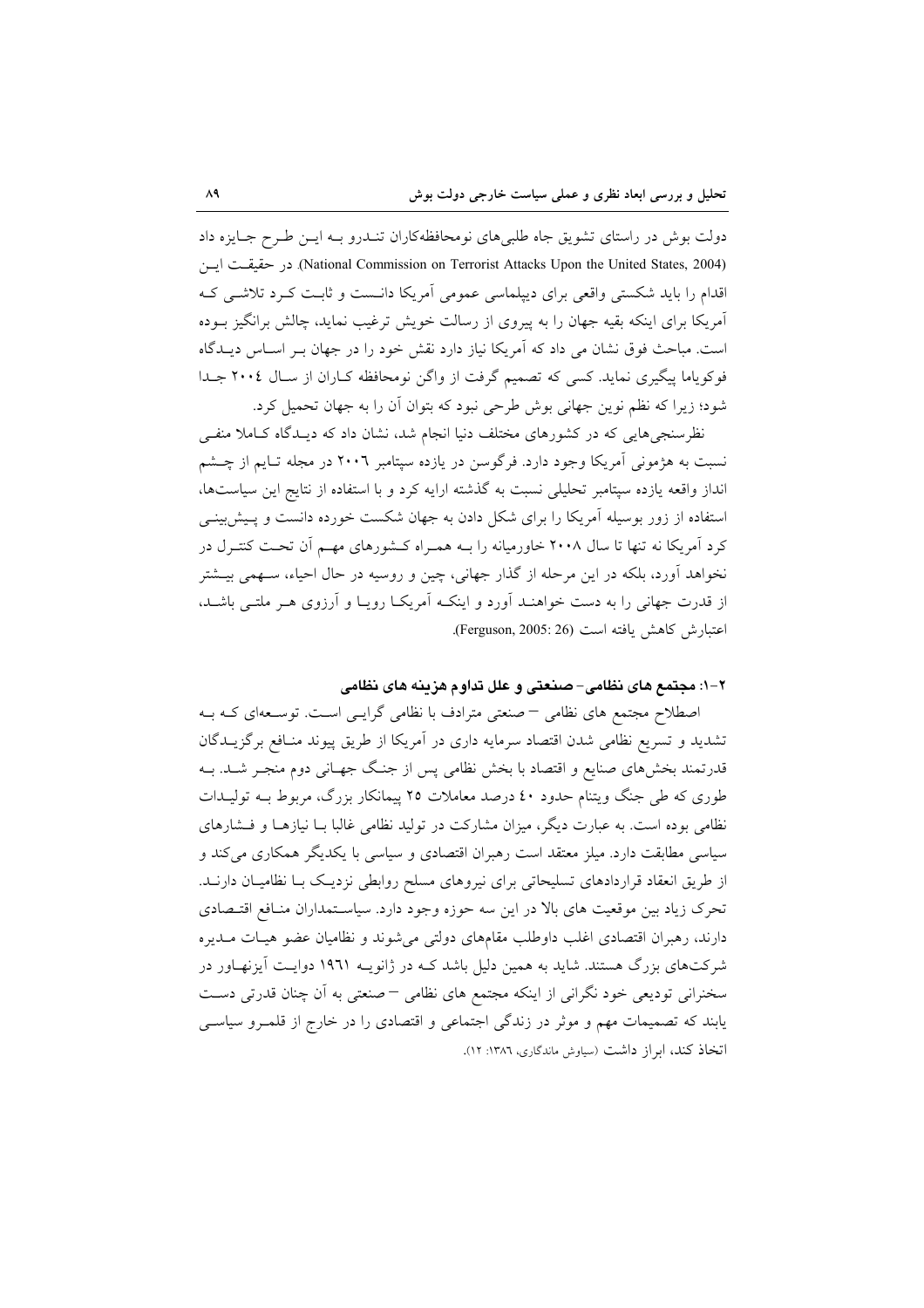بعد از پایان جنگ سرد، آمریکا برای در اختیار داشتن قدرتمندترین نیروی هوایی، زمینی و دریایی بیشترین سرمایهگذاریها را کرد و با توجه به اینکه هزینه های نظامی روسیه نسبت بـه گذشته در حال کاهش بود، آمریکا در مقیاسی وسیع به صرف هزینه های نظـامی ادامــه داد. در حالي كه بودجه نظامي روسيه از سال ١٩٨٧ تا ١٩٩٧، چنـدين برابـر كـاهش يافتـه بـود، ولـي هزینههای نظامی آمریکا در دوره جنگ سرد حفظ شد. به عنوان مثال آمریکا تنها از سال ۱۹۹۲ تا ۲۰۰۰ بیش از دو تریلیون دلار صرف ارتش کرد (Rockmore, 2005: 5).

علل تداوم هزینه های نظامی کلان در آمریکا را میتوان در دلایل زیر جستجو کرد:

اولاً، صرف هزینه های نظامی در آمریکا در زنــدگی سیاســی ایــن کــشور بــه عنــوان یــک واقعیت مطرح است، که خود دارای دلایل چندی است. بیش از چند دهه است که هزینــههــای نظامی گسترده دوره جنگ سرد، منافعی عظیم در سراسر اقتصاد و حکومت آمریکا ایجاد کـرده است که همچنان ادامه دارد و این صرفاً بخاطر حجم پــول عظـیم اســت کــه در ایــن موضــوع درگیر است و صدها شرکت آمریکایی و سهام داران آنها و همچنین بوروکراسی نظامی وابسته به هزینه نظامی بعنوان منبع اولیه درآمد از آن بهره مند می گردند. هزینه های نظـامی آمریکـا و آنچه را که آیزنهاور آن را مجتمع های نظامی <sup>—</sup>صنعتی نامید به شکل گـسترده ای در سراسـر کشور توزیع شده است. در همه پنجاه ایالت و بطور واقعی در حـوزه هـای انتخابـاتی کنگـره، میزانی از اقدامات حمایت سیاسی از سیاستمداران انتخاب شده در دولـت فـدرال، ایالـتهـا و سطوح محلی را تضمین می نماید. این هزینه های عظیم انتظاراتی را ایجاد کـرده کـه در عمـل متوقف کردن اّن مشکل است. هنوز سطح هزینه های نظامی اَمریکا در حد بسیار بـالایی قــرار دارد که نیازمند تداوم اقناع سیاسی آن برای غیـر نظامیـان مـی باشـد، و از زمـان رفـع تهدیـد شوروی، فقدان یک عقلانیت محاسبه گرایانه و قابل قبول برای این هزینه ها مشهود می باشـد. از چشم انداز توصیف شده در بالا، بهترین عقلانیت و منطق ممکن از دید ایـن شـرکت هـای آمريكايي آن است كه اجازه دهند اين قطار مجاني بصورت نامحدود و بدون اينكه بـا سـوال و چالشی از سوی شهروندان آمریکایی روبرو شود به حرکت خود ادامه دهـد و متوقـف نگـردد. حملات یازده سیتامبر، فرصتی برای تداوم این چرخش گسترده مالی در مجتمعهای صـنعتی <sup>—</sup> نظامی ایجاد کرد.

دوماً، برنامهریزیهای امنیتی آمریکا غالبا مبتنی بر طرحی طـولانی مـدت اسـت. بــا وجــود اینکه بعد از رفع خطر شوروی تهدیدات نظامی واقعی علیه سرزمین آمریکا از طـرف کـشوری دیگر وجود ندارد، زیرا گروههای تروریستی مـشمول فعالیـت مجتمـع هـای عظـیم نظـامی – صنعتی نمی شوند و مشکل تهدیدات این گروه ها متمـایز از تهدیـدات ارتـش۵حای کلاسـیک است. لیکن طی سالیان متمادی آمریکا فهرستی از متحدین و پایگاههای نظامی را ایجـاد کـرده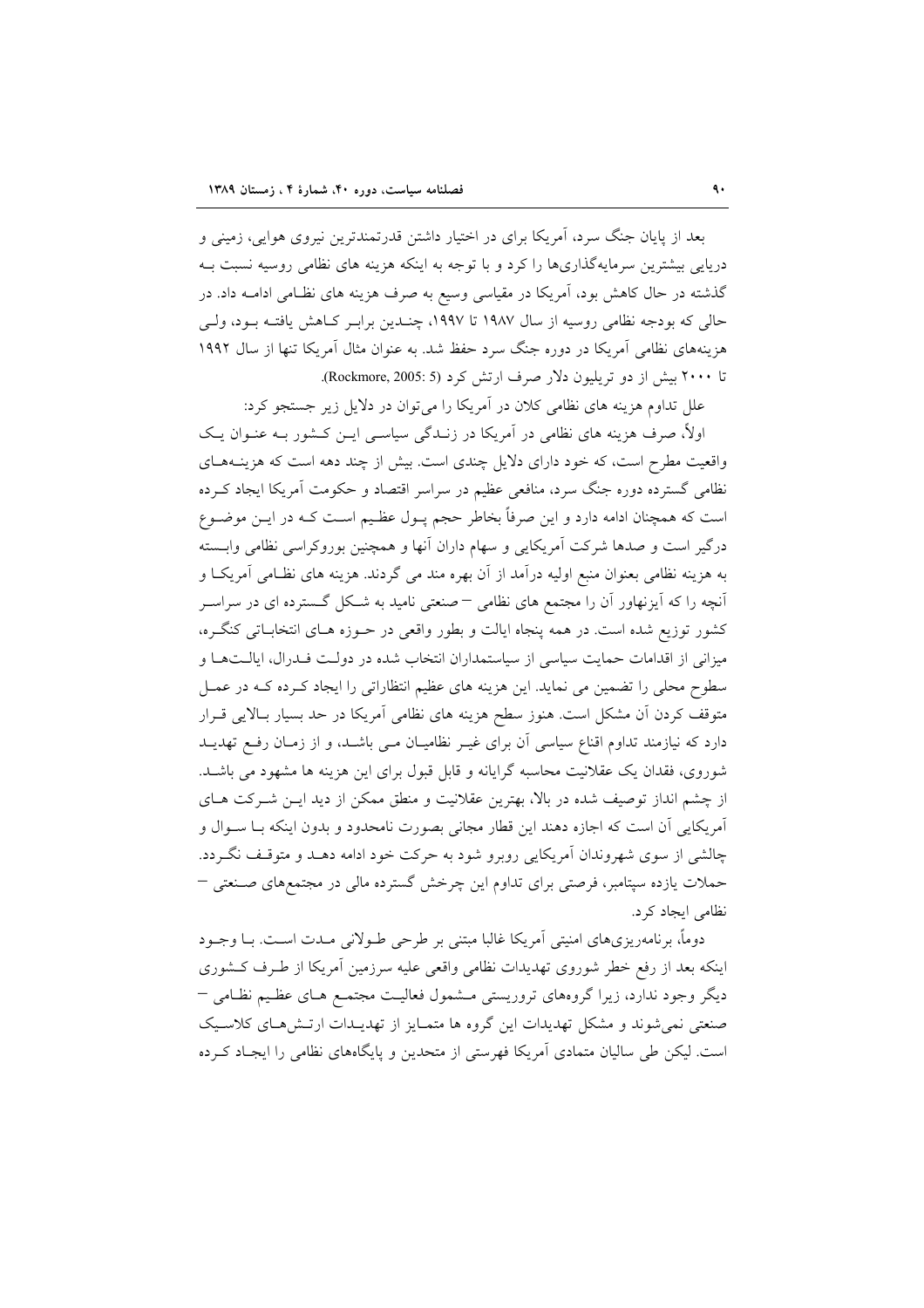است، ظرفیتهایی که اجازه می دهد در اکثر نقاط جهان نفوذ داشته باشـد تـا ثبـات جهـانی را چارچوب درک خاص از منافع ملی اَمریکا پیگیری کند (Rockmore, 2005: 6) . هدف اصولی از این ترتیبات که سال@ا پیش در سند طراحی برنامه ریزی وزارت خارجه آمریکـا تبیـین شــد از نظر جورج كنان وزير خارجه وقت أمريكا اين گونه بيان شده است:

"ما تقريبا ٥٠ درصد از ثروت جهان را دارا هـستيم، امــا صــرفاً ٦/٣ جمعيــت آن را شــامل می شویم. این نابرابری بویژه میان آمریکا و مردمان آسیا بیشتر است. در ایـن وضـعیت، آمریکـا نبايد از قرار گرفتن در آماج اهداف حسادت و نفرت، شكست را بيذيرد. وظيفه واقعي آمريكـا در آیندهٔ پیش رو، ابداع الگویی از روابط بینالملل است که به ما اجازه می دهد ایس وضعیت نابرابر را بدون اینکه به امنیت ملی ما ضرر بزند، حفظ نماییم. برای انجـام ایــن کــار مجبــوریم همه احساسات، توجه و رویایمان را در هر جایی بر اهداف ملی فوری متمرکز نماییم، آمریکا نیاز ندارد که خود را بفریبد، امروزه ما می توانیم بــذل و بخــشش و همچنــین ســود در ســطح جهاني را در اختيار داشته باشيم!" (Kennan, 1948).

متن بالا که در سال ۱۹٤۸ نوشته شده، ارزیابی صریح از تداوم چالش در امنیت ملی آمریکا است که چگونه بر بازارها و منابع تحت شرایط نابرابری های گسترده در توزیع ثروت جهـانی دسترسی پیدا کرده است. بطوری که حدود ٦٠ سال بعد از آن سخنان مفاهیم قــدرت بــی پــرده کنان، بیل کلینتون در تصویری مشابه اعلام کرد: «ما دارای ٤ درصد جمعیت جهان، قصد داریم ۲۲ درصد ثروت جهان را حفظ کنیم،» (Gerson, 2006). تصویب برنامه ریزی امنیتی و سیاست خارجي اَمريکا بر مبناي رفتاري با ثبات، مسووليت پذير يا ميانه روانه با دولـت هـاي خــارجي در جستجوی تامین بودجه هنگفت برای سرمایه گذاری در تولید و تجـارت آمریکـا در همـین چارچوب تدوين مي شود.

یازده سپتامبر ۲۰۰۱ فرصتی را برای دولت بوش به همـراه آورد و آن اسـتفاده از خـشونت به عنوان ابزار سیاست خارجی خود بود، و توجیهٔ سیاسی جدید برای افزایش شدید در بودجـه نظامی آمریکا بدست دارد. موفقیت اولیه حمله نظامی به افغانستان، به سرعت به تمرکز گسترده آمریکا بر کشورهای غیر قابل کنترل جهان سوم منجر گردید. در واقع با توجیه نابودی هر نــوع گروه تروریستی، قدرت نظامی سریعاً تبدیل به اهرمی برای بدست آوردن امتیـازات سیاســی و اقتصادی کاخ سفید شد؛ طرحی که بوسیله بسیاری از نومحافظهکـاران، حتـبی قبـل از انتخـاب بوش به عنوان رئیس جمهور، مورد حمایت قرار گرفته بود. موفقیت فـوری حملـه نظـامی بـه افغانستان مقامات آمریکایی را تشویق و تحریک کرد که محدوده عمل نظامی آمریکا را توسـعه دهند.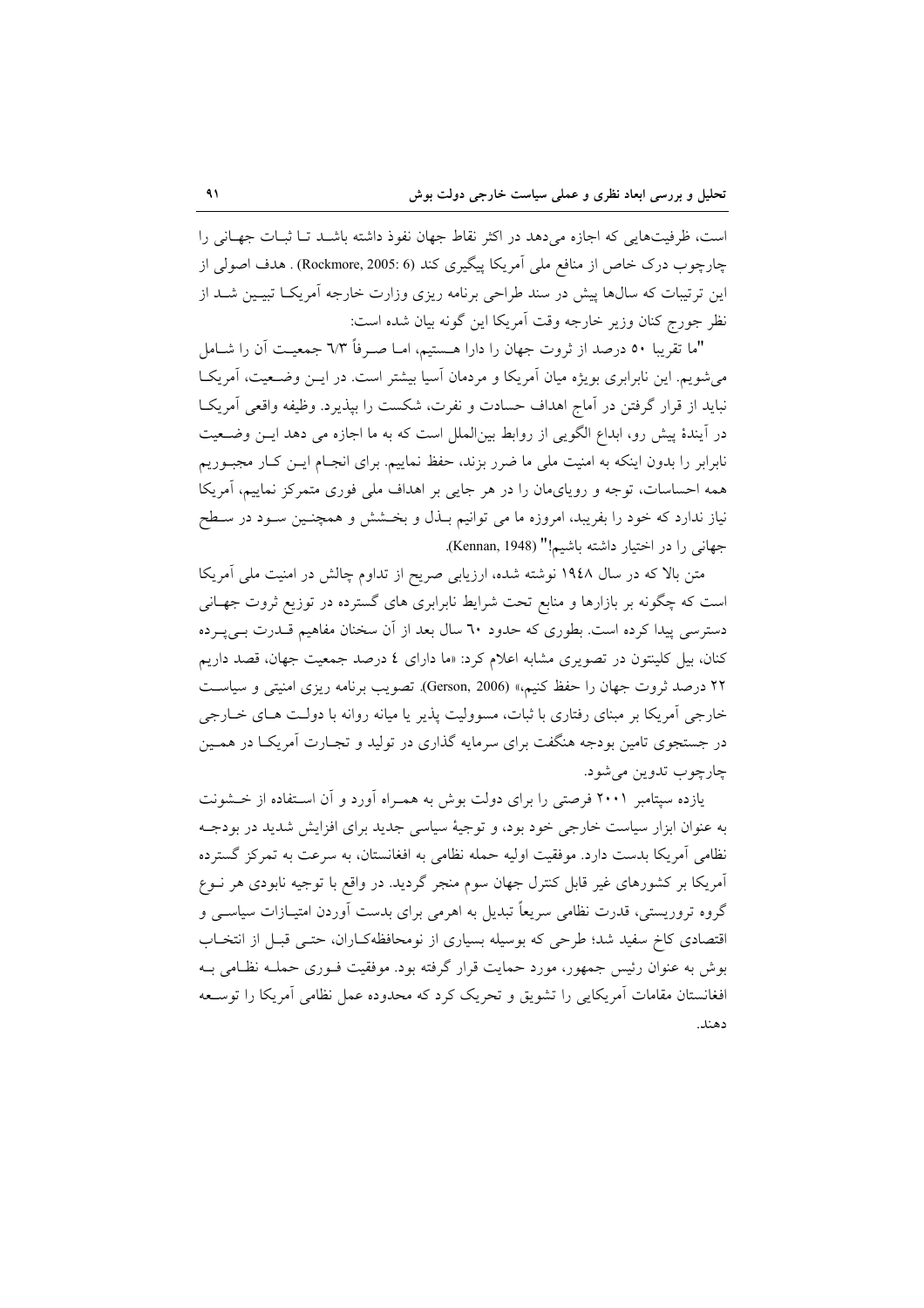این فضا باعث شد بعد از یازده سپتامبر، بودجه نظامی آمریکا معادل بودجه نظامی چهـارده قدرت نظـامی بـزرگ بعــد از خــودش باشــد (Center for Defense Information, 2002: 4). ايــن افزایش شدید در بودجه های نظامی با تقاضاهای عمومی در راستای تامین آزادی و امنیت ملی که اصولی در قالب تئوری و تا حد زیادی انتزاعی می باشد را توجیه می کرد. بدین معنا که هر چه برای حفظ امنیت و آزادی ضروری است، باید هزینه گردد. بوش در ژانویه ۲۰۰۲ به کنگره اعلام کرد که بودجه اش برای جنگ علیه تروریسم، بزرگترین افزایش در هزینه های دفاعی در دو دهه گذشته است. زیرا اکنون قیمت آزادی و امنیت بالا است که هرگز تا این حد بالا نبـوده است. در نتیجه آنچه هزینه دفاع از کشورمان است، خـواهیم پرداخـت. عبـارات مطـرح شـده حاکی از برنامه ریزی مالی ۲/۳ تریلیون دلاری را برای ارتـش آمریکـا از سـال ۲۰۰۲ تـصویب نمود که بودجه سالانه آن بیش از پانصد میلیارد دلار بود که این حجم مالی هزینههـای نظـامی مرتبط با کمک نظامی خارجی، هزینه بازنشسته های نظامی، هزینه نظامی، برنامه هـای فــضایی يا هزينههاي نظامي بدهي أمريكا سازماندهي نمي شد (Rockmore, 2005: 11).

تلاش دولت بوش بعد از یازده سپتامبر در جهت بسیج افک|ر عمـومی شـهروندان آمریکا علیه کشورهای محور شرارت، با اهداف سیاسی واژه امپراتوری شیطان از طرف دولت ریگان که در دهه ۱۹۸۰ به شوروی و اقمار آن اطلاق شد همانند بود. از این چشم انداز کسانی ک از هزینههای جنگ علیه تروریسم سود می بردند به حامیان اصلی این نوع جنگ ها تبدیل شـدند. با توجه به تفاسیر ارایه شده، درک این مسئله خیلی پیچیــده نیــست کــه هرگونــه تــلاش بــرای کاهش این هزینهها از سوی کسانی که از این هزینههـا تغذیـه مـیشـوند، بـا مقاومـت روبـرو می شود. در واقع، منافعی قدرتمند عظیم به شکل دایمی در این مجتمع ها وجود دارد که حتـی مهمتر از وجود تهدیدی تروریستی است و این منافع باعث تداوم این وضعیت می شود.

درک اینکه آیا دولت بوش به دلایلی که هیچ ارتباطی با پـازده سـپتامبر نداشـت بـه عـراق حمله كرد؟ و يا اينكه اين حمله براي توسعه قدرت آمريكا مساعد و مطلـوب بـوده؟ و انگيـزه های این چنینی باعث طراحی اَن گردیـده اسـت؟ سـوالاتی مهـم بودنـد کـه در گـام بعـدی شهروندان آمریکایی درخواست پاسخ، نسبت بـه بـسیاری از ایـن سـوالات منطقـی را دربـاره حملات یازده سیتامبر مطرح کردند که هنوز یاسخی صریح به آنها داده نشده است کـه بتواننــد از این طریق ریشههای حقیقی برای جلوگیری از حملات آینده را درک کنند. زیرا کـه احـزاب اصلی اَمریکا و بـسیاری از مقامـات فعلـی و قبلـی در پوشـاندن جزئیـات حمایـت اَمریکـا از بنیادگرایی اسلامی در گذشته، دارای منافعی هستند. به طوری کـه بـر اسـاس نظـر برژنیــسکی مشاور سابق امنیت ملی آمریکا تلاش آمریکا برای استخدام، آموزش، تسلیح و بسیج داوطلبان از چندین کشور اسلامی برای جنگ با شوروی و متحدانش در جولای ۱۹۷۹ شروع شده بـود.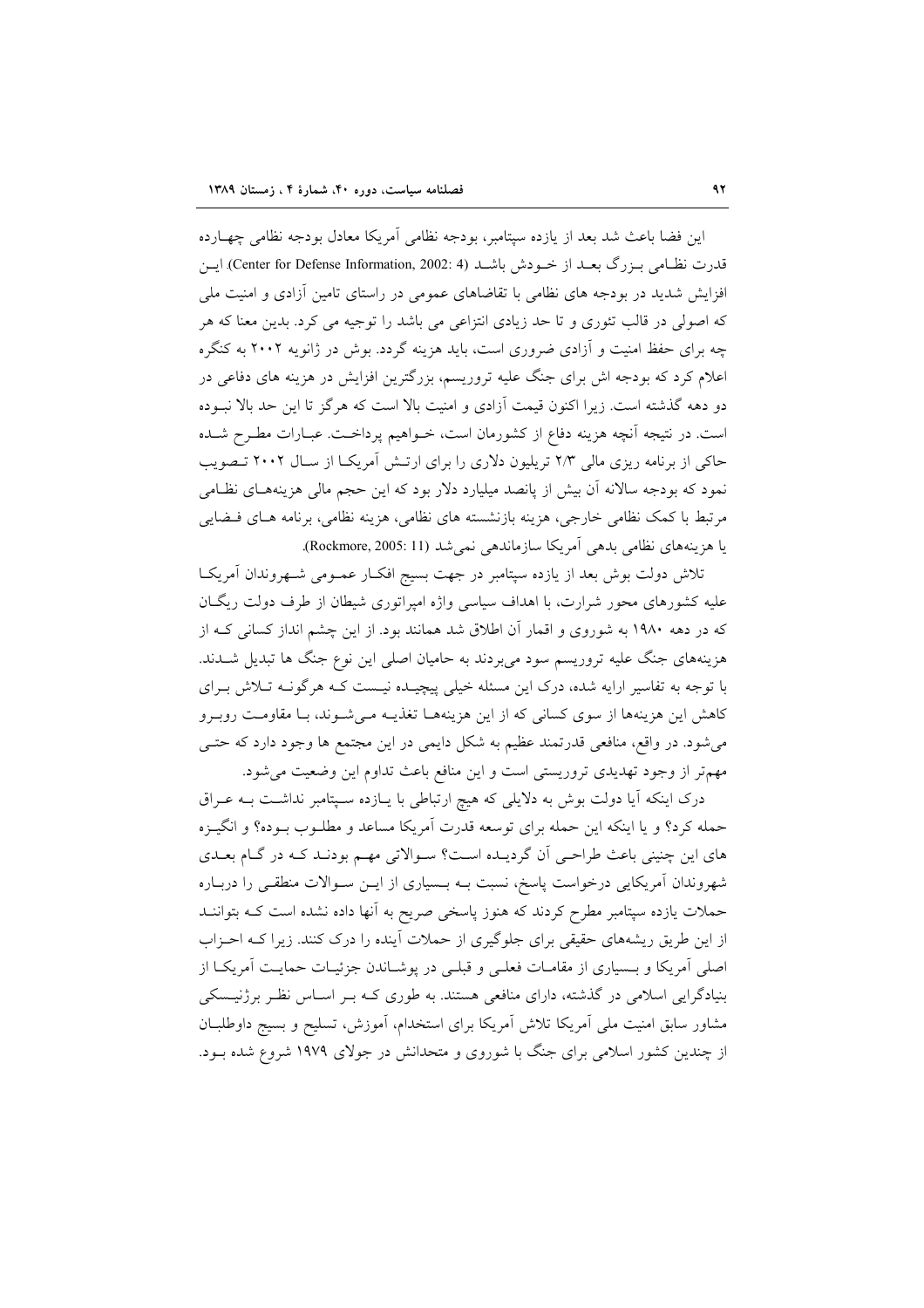با پیروی کردن از این منطق که دشمن دشمن من، دوست من است، آمریک ااز سـازمان هـای شبه نظامی اسلامی در افغانستان در تلاش برای ضـربه زدن بــه منــافع شــوروی و همچنــین از طریق همکاری با دولتهای عربستان، پاکستان، مصر و چین بهره جست. سیاست هـای بـالا بشدت مورد حمایت دو حزب اصلی قـرار داشـت ولـی بایـستی امـروزه هزینـه و فایـده ایـن سیاست ها در دراز مدت برای ملت آمریکا بررسی شود.

# فصل دوم: محدودیت های سیاست خارجی آمریکا در دور دوم دولت بوش

کسینجر از رئالیست های سنتی در ایبالات متحلده از ویلسونیسم و اندیشهٔ تبلاش برای دمکراتیزه کردن جهان انتقاد کرد در حـالی کـه جـورج بـوش در مراسـم شـروع دومـین دوره ریاست جمهوری خود بر ضرورت افزایش فشار بیشتر بر لزوم پیشبرد دمکراسی در خاورمیانـه بزرگ، پای فشرد که مسایلی بغرنج (البته از نگاه غربیها) در دور دوم به وجود آورد کـه البتـه منشا این مسایل ریشه در اشتباهات متعدد چهار سال اول داشت. این مسایل عبارتند از: حـزب اخوان المسلمین در انتخابات پارلمانی مصر در نوامبر و دسامبر ۲۰۰۵ حضوری قدرتمندانــه را نشان داد؛ برگزاری انتخابات در دسامبر ۲۰۰۵ در عراق که از دید سیاستمداران آمریک ایی یک دستاورد بود به تسلط جریان شیعه که روابط نزدیک بـا ایـران دارد، میـسر شـد؛ و آنچــه کــه می توان از آن به عنوان یک پیروزی قاطع نام بـرد، پیـروزی حمـاس در فوریــه ۲۰۰۵ بـود کـه جنبشی را به قدرت رساند که آشکارا نابودی رژیم اسرائیل را در فهرست برنامـههـایش اعـلام کرده است (Fukuyama, 2006). بوش در شروع دومین دوره ریاست جمهوری اش اعـلام کـرده بود که منافع حیاتی آمریکا و عمیق ترین باورهای ما اکنون یکی هستند؛ امـا بـا ایــن ادعـا کــه آمریکا دمکراتیزه کردن منطقه خاورمیانه را بهتر انجام خواهـد داد بـه شـرطی کـه بـه دوسـتان اقتدارگرای سنتی اش در خاورمیانه فشار آورد. ولـی ایــن تــلاش بــرای توســعه دمکراســی در سراسر جهان بعنوان فعالیتی غیرمشروع هم بوسیله متفکرین چپ هماننـد جفـری سـاچ (Jefry) (Sachs و هم بوسیله محافظه کاران ستتی ماننـد پاتریـک بوچانـان (Patrick Buchanan) مـورد انتقاد قرار گرفت. نظرسنجی های مرکز پیو (Pew) نشان داد که افکار عمومی آمریکـا بــه ســوی انزواگرايي حركت مي كند و علاقه اي به اميراطور شدن ندارند (Pew, 2006). درصد زيـادي از آمریکایی ها معتقدند بودند که آمریکا بایستی از منافع خــویش حراسـت نمایــد و هنــوز زمــان زیادی از پایان جنگ ویتنام نگذشته است. این در حـالی اسـت کـه بـیش از هـر گـروه دیگـر، نومحافظه کاران هم در داخل و هم در خارج از حکومت بوش برای دمکراتیزه کـردن عـراق و خاورمیانه بزرگ فشار می آوردند. لیکن آنها به صورت گسترده متهم بودند که درخواستهایی قاطعانه را برای تغییر رژیم در عراق حتی قبل از روی کارآمدن دولت بوش ترویج میکردنــد و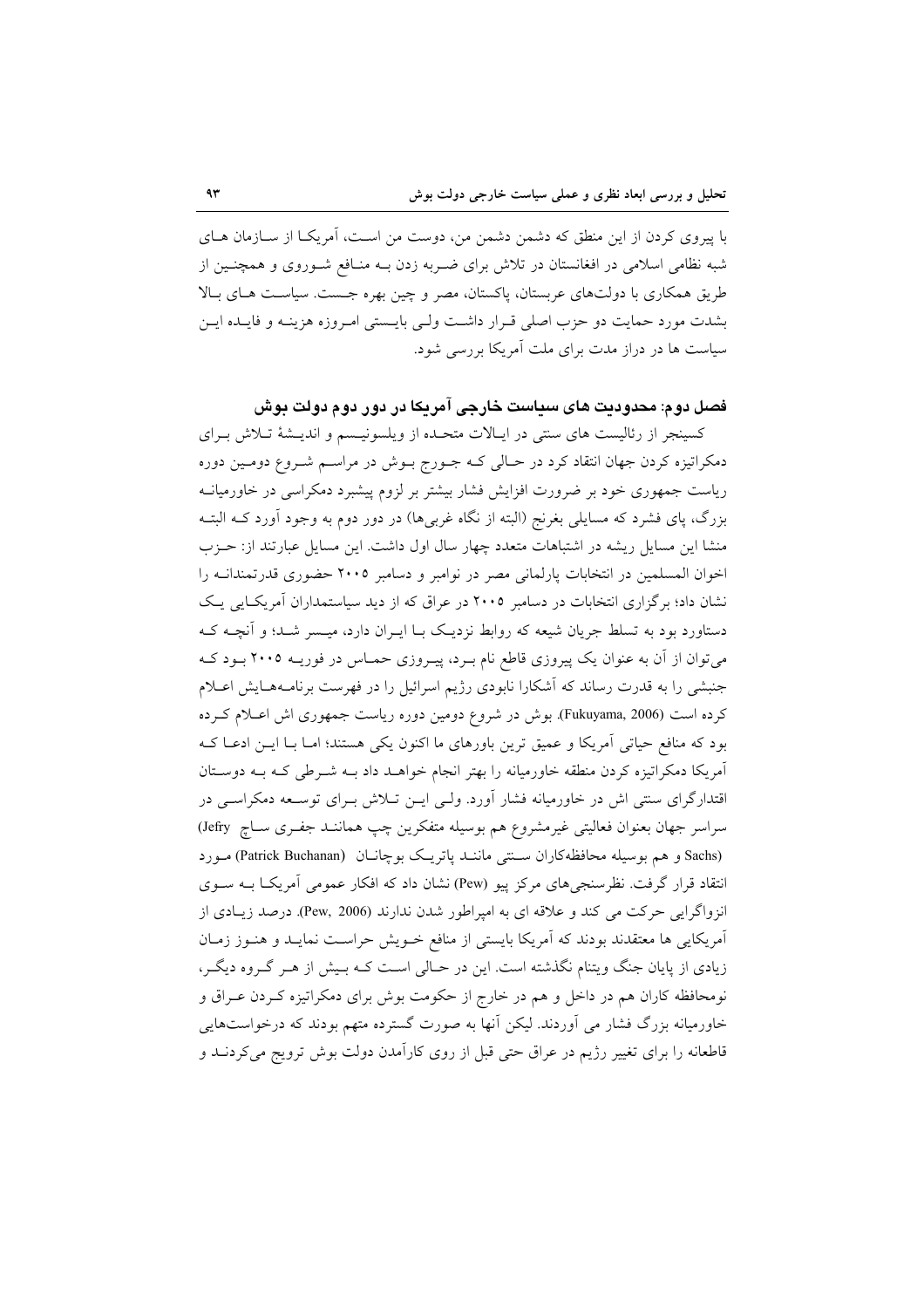هنوز در تلاش هستند که برنامه ها و دستور کارهـای ایـدهالیـستی شـان را در حـوزه سیاسـت خارجی مورد آزمون جدی قرار دهند. دستور کار نومحافظه کاران در اهداف شان نهفته است، آن چنان که مردم آمریکا بعنوان ابزاری برای پیشبرد جنگ مدنظر قـرار گرفتـه انـد، بــا نظـامی گرایی گسترده در جستجوی دمکراتیزه کردن کـشورها بـوده انــد. از منظـر فوکوپامـا سیاسـت گذاران آمریکایی نیازمنـد آن بودنـد کـه بــه رئالیـسم محـدود بازگردنـد و بــه شـکل دادن بــه ویلسونیسمی واقع گرایانه بـه نحـوی کـه ابزارهـا را بـا اهـداف تطبیـق دهنـد، توجـه نماینـد .(Fukuyama, 2006)

در دور اول ریاست جمهوری بوش، موضوعات اصلی که در استراتژی امنیت ملبی آمریکبا مطرح گردید، بعد از انتخاب مجـدد دولـت بــوش در نــوامبر ۲۰۰٤، در ســخنرانبي "وضــعيت اتحاد" در سال ۲۰۰۵ مورد تایید مجدد قـرار گرفـت. ایـن بـه واسـطه جـدیت فعالیـت هـای روشنفکران و نومحافظه کاران تندرو همچون کریستول، ریچارد پـرل و دیویـد فـروم بـود. در واقع، این دکترین بواسطه مطرح کردن ایده های بلند پروازانه آن می توانست از سوی بـسیاری از صاحبنظران مورد استقبال قرار گیرد. ولی یادآوری این اصل سیاسـی کـه همـواره آرزوهـای بزرگ بدون در نظر گرفتن مقدورات و محذورات سیاسی می تواند تبدیل به فاجعــهای بــزرگ برای منافع ملی کشورها شود مورد تایید مجدد قرار گرفت. جنگ در عراق و افغانستان و عــدم موفقیتهای ادعا شده توسط نومحافظه کاران باعث گردیـد کـه نـسبت بـه واقـع بینانـه بـودن ایدههای این گروه در جامعه آمریکا و حتی در میان نخبگان آن با شک و تردید نگریسته شـود، بهطوری که تقریباً اکثر نومحافظهکاران برجسته مانند پول ولفویتز و داگلاس فیـث کـه در دور اول دولت بوش در نقش تئورسین نقش ایفا می کردند، تا قبل از پایـان دور دوم دولـت بــوش كنار گذاشته شدند (Zaborowski, 2008: 35). هـر چنـد بايـستى مـدنظر قـرار دهـيم كـه نتيجـه انتخابات عمومی و انتخاب مجدد بوش در نوامبر ٢٠٠٤ اگر چه با اختلاف بسیار ناچیز بر جان کری پیروز گردید، کذب این مفهوم که محافظه کـاران بعـد از سـال ۲۰۰۱ سیاسـت خــارجی آمریکا را بدون داشتن پایگاه اجتماعی از آن خود کرده اند را رد نمود، زیرا این نوع گرایــشات عميقاً ريشه در تاريخ آمريكا دارد (Buckley, 2006: 12-20).

طرح ايدههاي بلنديروازانه نومحافظه كاران باعث شد كه قوىترين محدوديت براي آنان از سوی جامعه داخلی آمریکا شکل گیرد. نای و فرگوسن به درستی استدلال کردهاند که حمایت افکار عمومی برای صلح آمریکایی (Pax Americana) شدیداً هم به لحاظ عمـق و گــستردگی محدود بوده است. سه نقطه ضعف در حوزههای اقتصاد، نیروی انـسانی، تخـصیص بودجــه و فشار افکار عمومی آمریکا به دلیل اهداف غیرقابـل دسـترس در جنـگ علیـه تروریـسم بطـور همزمان سیستم سیاسی آمریکا را تحت فشار قرار داده بود. بنابراین در سیستم سیاسـی آمریکـا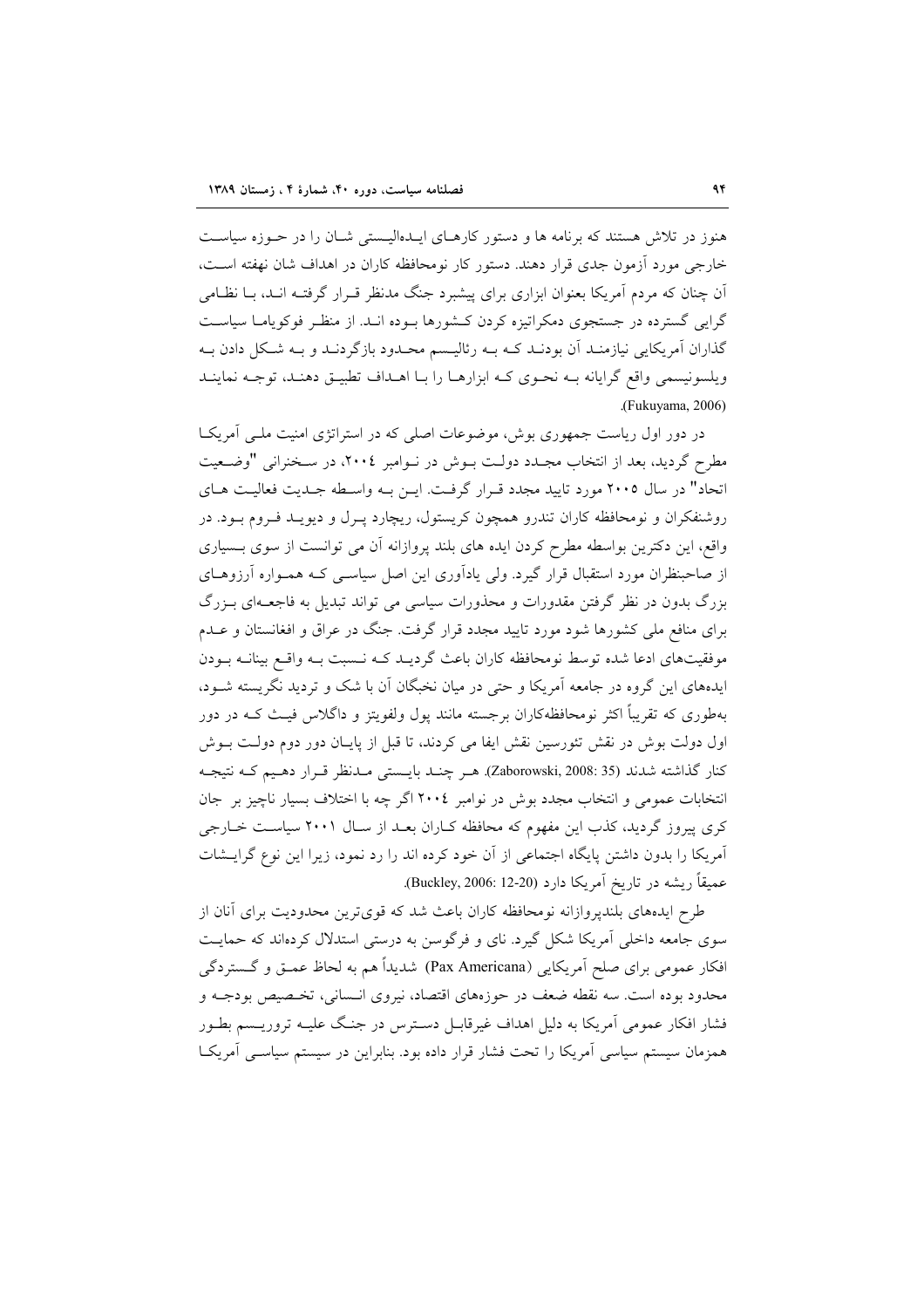جدا از اینکه رئیس جمهور از کدام حزب باشد تمرکز بر ایجاد صلح اَمریکایی در جهان بـسیار مشکل است، حتی برای زبدهترین سیاستمدارانی که با حمایتی قاطع و اَشکار به قدرت رسـیده ىاشىند.

تغییر در دور دوم ریاست جمهوری دولت بوش در سیاست خارجی عمدتاً ناشی از مسایل ذیل بوده است: ۱- مشکلات موجود در عراق، رهیافت نظامی گرایی کمتر را نسبت به ایــران و کره شمالی و از طرفی بازگشت نسبی به چندجانبهگرایی در خصوص سـوریه را نـشان مـیداد که حاکی از درک آن دولت از محدودیت های عمل یک جانبه گرایـی بـود؛ ۲- درصـد پـایین حمایت عمومی از سیاست خارجی یکجانبه گرایانه و تداوم هزینههای انـسانی و مـالی جنـگ، محدودیت های شدید سیاسی را در جهت اولویت دادن به عامل نظامی در پیشبرد جنگ علیـه تروريسم ايجاد كرده بود؛ ٣- دستور كار جاه طلبانه داخلي بوش، اصلاح نظام تامين اجتمـاعي، اصلاحات در خصوص حقوق جزا، کاهش مالیات هــا و مــسئله جنجـال بــر انگیــز نامزدهــای دادگاه عالی که با بدهی مالی در حال رشد ترکیب شده بود، ظرفیت دسترسی به منـابع مـالی و سیاسی را برای صرف کردن در پروژههای جنجال برانگیز نظامی محدود کـرده بـود. ٤- طبـق روال جاری در سیاست خارجی آمریکا، جاهطلبیهای سیاستمداران با توجه به انتخابات کنگره و انتخابات ریاست جمهوری محـدود مـیشـود، زیـرا تـداوم ایـن جـاهطلبـیهـا محبوبیـت نومحافظه كارها از سوى راى دهندگان راكاهش مى داد (30-28 :Buckley, 2006).

رهیافتی که معطوف به چندجانبهگرایی بینالمللی است مستلزم به رسمیت شـناختن نقـش مرکزی برای شورای امنیت سازمان ملل متحد است؛ این ترجیح بـسیاری از کـشورها همچـون ایران، برزیل، ترکیه و … است، آن چنان که وزیر دفاع روسیه اظهار داشت سـازمان ملـل تنهـا مرجعی است که می تواند مجوز استفاده از قدرت نظامی را در سرتاسـر مرزهـای بـه رسـمیت شناخته جهانی صادر نماید و هر نوع عمل ناتو که بوسیله سازمان ملـل تـصویب نـشده باشـد، غیر قانونی تلقی خواهد شد که این می تواند شامل جنگ های پیشگیرانه مانند جنگ عراق نیـز باشد. بر اساس این رهیافت قدرتهای عمده برای اقدام در عرصه بین المللـی بـدون تائیـد و مجوز شورای امنیت نبایستی عمل نمایند و بهانههایی مانند کمکهای انسان دوستانه مـورد يذير ش قرار نخواهد گرفت (Ivanov, 2004). به همين جهت نومحافظه كاران از اين محدوديت در سـاختار حقـوقى شـوراى امنيـت ناراضـي بودنـد و بــه دنبـال راهـي بـراى عبـور از ايـن محدوديتها بودند.

تجربه عراق نشان داد که داشتن ارتش کلاسیک که بتواند در جنگ هـای مـدرن بجنگـد، کافی نیست، بلکه ضروری است ارتشی داشته باشید که بتواند صلح را به معنای عام آن تحکیم بخشد. بنابراین نیروهای آموزش دیده و تجهیز شده بایستی در حوزههـایی کـه شـامل اشـکال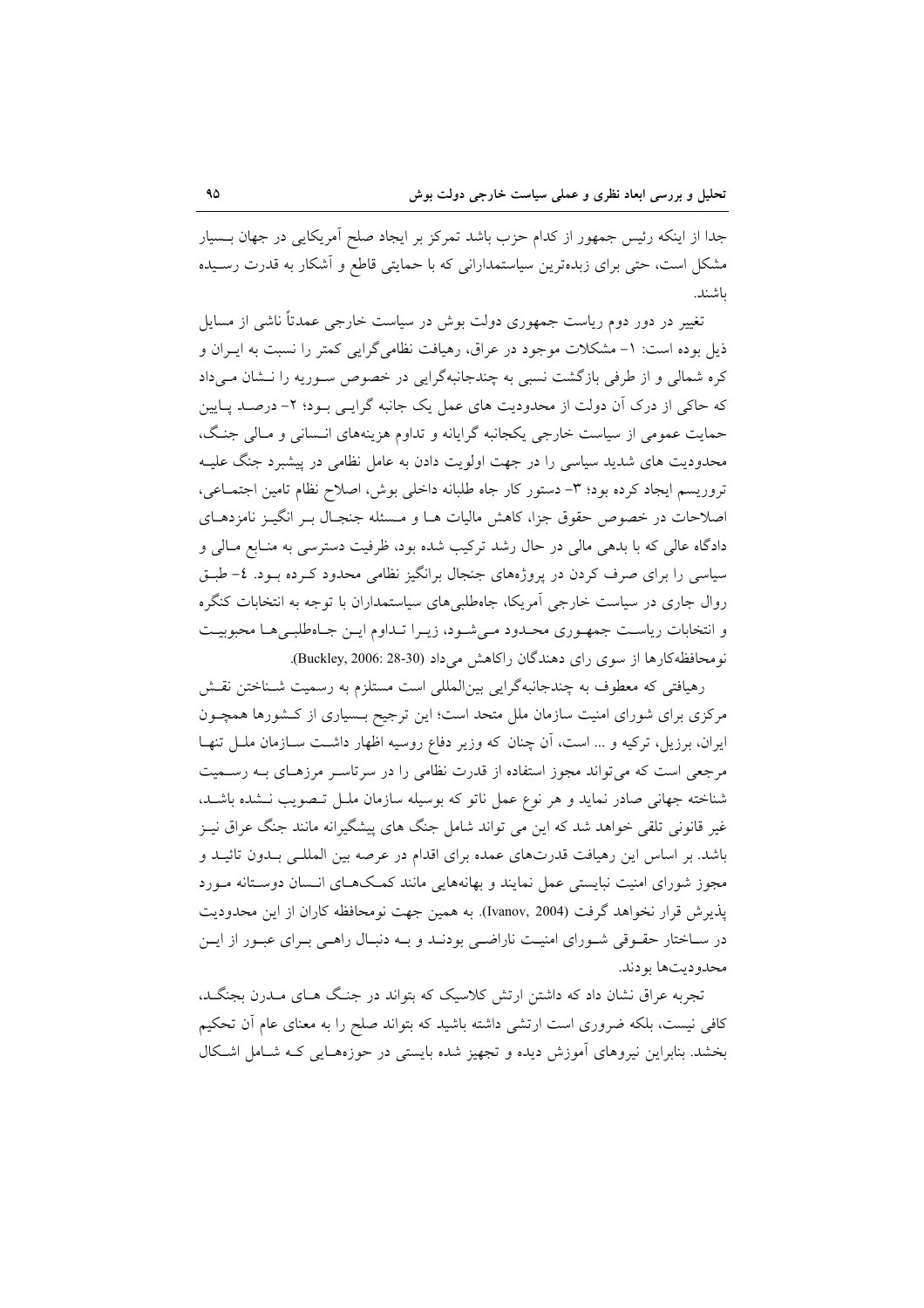غیرسنتی از خصومت که در محیطهای شهری در جریان است، بتوانند اعمال مـدیریت نماینـد. در نتیجه نیاز به سربازان بیشتر با تاکتیک ها، آموزش ها و تجهیزات متفـاوت بـرای آنچــه کــه پنتاگون به شکل سنتی برای درگیر شدن در عملیات نظامی نسبت به دیگر جنگ هایی که قـبلاً توصيف شده است، نياز داشت و اين عملياتها بهتر بود تحت واژه صلح سازي نه صلح بـاني بیان و فهمیده شود. این ماموریتها مستلزم منابع مالی اضافی نیروهای آموزش دیده و آشنا بـه مسایل هر منطقه در چارچوب سیاستی چندجانبه و با هماهنگی گروههای اجتماعی کشورهای محل منازعه می توانست از شدت خشونت ها کاسته و هزینهٔ کمتر را برای منطقه اشــغال شــده به دنبال داشته باشد. امری که دولت بوش از آن اجتناب کرده بود.

١-٢: آما شناخت نومحافظه كاران از جهان واقع ببنانه بود

از منظر نومحافظه كاران در قلب تهديدات قرن ٢١ اين فرصت و حقيقت نهفتـه اسـت كـه انسان قرن ۲۱ در عصری زندگی میکند که چشم انداز جنگ میان دولت ها از عمومیت کمتـر نسبت به چند قرن قبل برخوردار است و چشم انداز منازعه در بـین قــدرت هــای عمــده ایــن عصر کمرنگ شده است. برای نخستین بار در تاریخ مدرن قدرت های عمـده امـروز، آمریکـا، اروپا، چین، روسیه، ژاپن و احتمالاً هند، در مبارزه کلاسیک برای سلطه جهان با یکدیگر درگیر نیستند. امروزه هیچ ایدئولوژی مسئله دار بنیادین که قدرتی را بر علیه قــدرت دیگــر در جهــان برانگیزاند، وجود ندارد و مطمئناً تفکری بنام کمونیسم در برابر جهان آزاد و محورهایی کـه در دوره قبلی تعریف شده بودند، وجود ندارد. بسیاری از دولت ها در این نکته شریک هستند ک نیروهای جدید شامل تروریسم، امراض و گسترش سلاح های کشتار دسته جمعی بزرگتـرین تهدیدات را برای ثبات و امنیت جهان تشکیل می دهند که برای حل آن نیازمند یک مشارکت عمومی از تمامی کشور های جهان بویژه کشور های مهم منطقه ای می باشـد و ایـن در حـالی است که نگاه سیاستمداران آمریکا بعضا حاکی از نگـاهی ایـده آلیـستی از رویـدادهای جهـانی بویژه بعد از یازده سپتامبر بوده است و راه حل سریع برای تمامی مسائل را هماننـد چکـش و میخ دیدن وقایع جهانی می دانستند. به طوری که نومحافظه کاران باعث شـدند عمـده بودجـه دفاعی آمریکا در خارج از خاک این کشور در اروپا و آسیا و به ویژه منطقـه خاورمیانــه هزینــه شود. آمریکا صرفاً ۱۵ درصد از دلارهای امنیتی اش را بعد از یازده سپتامبر به آنچـه کـه سـعی در توصیف آن به عنوان دفاع از خود بر علیه تهدیدات خارجی می نامد صرف می کرد و این در حالی بود که آمریکا بر خلاف کشورهای بزرگ دیگر که از مرزهای شان تهدید مـی شــدند، از سوی دو همسایه و یا مرزهای خود احساس تهدید نمی کرد، هر چند تهدیداتی جزیـی ماننـد عبور مهاجران غيرقانوني و قاچاقچيان از سمت مكزيک هنوز وجود دارد، با اين حـال، نتيجتـاً،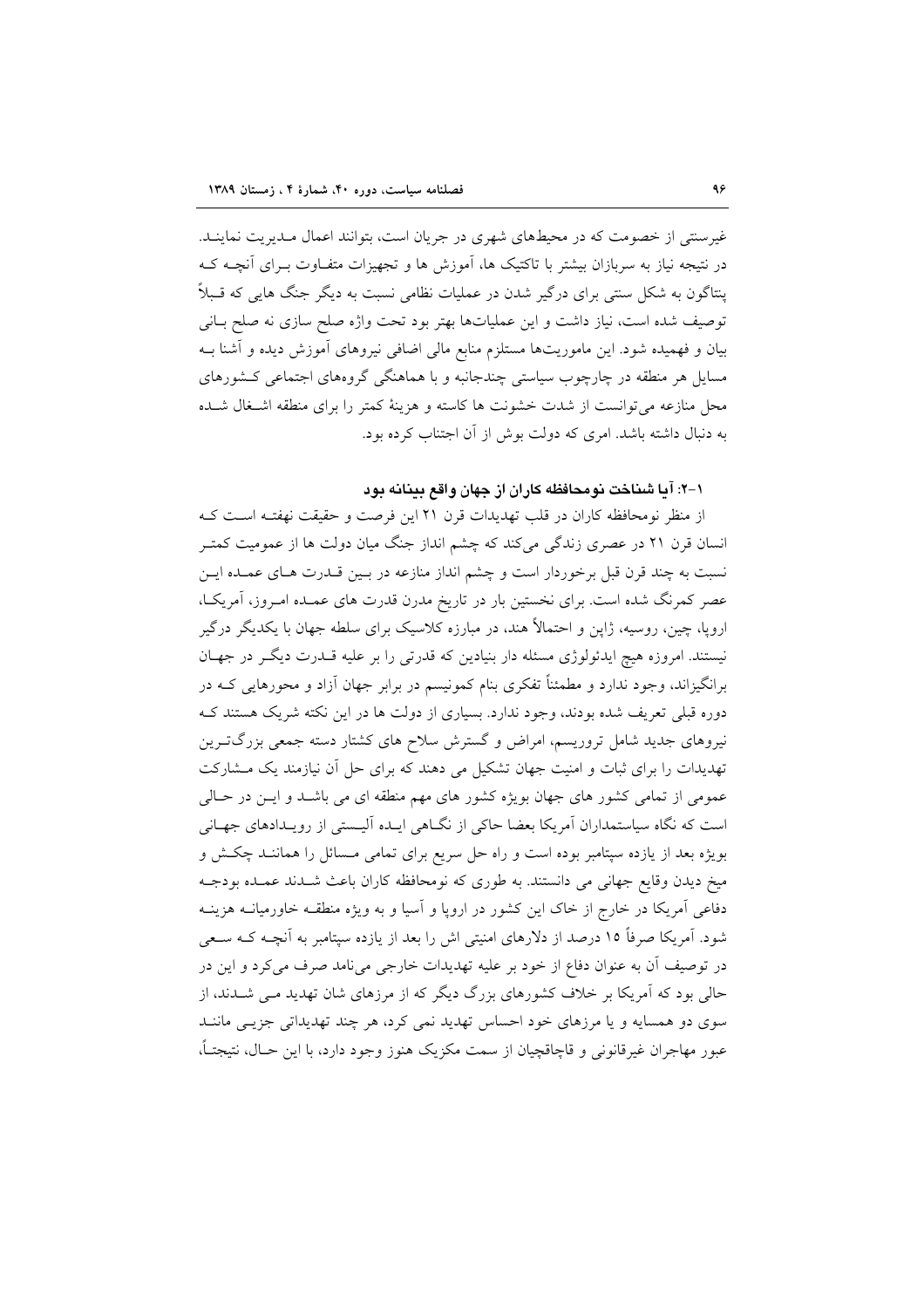بیشتر از انچه که امریکا به امنیت ملی اش اختـصاص مـی داد، بــرای حفـظ امنیــت بعــضی از مناطق مانند عراق و افغانستان منابع مالی اختصاص می دهــد (3-3 :Haass, 2005). ایــن تاکیــد آرمان گرایانه در جهت حمایت از گسترش دمکراسی آمریکایی در جهان به ویـژه در جـوامعی که هیچ نوع امادگی درونی به لحاظ فرهنگ سیاسی حاکم اقتدارگرا وجود ندارد، از منظـر هــم نخبگان حاکم در ان مناطق و هم از منظر بسیاری از متخصـصین علــوم اجتمــاعی نمــی توانــد نتیجه عملی و مفیدی حتی در راستای تلقی آمریک اییها از صلح و دمکراسـی بـه بـار آورد. پیگیری سیاست خارجی مبتنی بر حمایت از دمکراسی امریکایی حتی در دوره دولت اوباما بــه اولویت های بعدی منتقل شده است، اما تاکید و حمایت از ان کاملا کنار گذاشته نشده است.

از نظر کارشناسان هر چند امریکا بزرگ ترین اقتصاد جهان را در اختیار دارد به طوری کـه توليد ناخالص داخلي آمريكا در سال ٢٠٠٩ بيش از چهـارده تريليـون دلار بـوده اسـت (IMF, (2009 که بیش از ۲۰٪ تولید جهانی که برابر با کل تولید سالانه کالا و خدمات در بیست و پنج عضو اتحاديه اروپا و يا برابر با كل اقتصاد ژاپن، ألمان، انگلـستان، فرانـسه و چــين مــي باشــد، محاسبه می گردد، ولی این قدرت اقتصادی تضمینی بر تداوم عصر دایمی از صلح امریکایی یا به معنای این که تاریخ به پایان رسیده و یا این که امریکا می تواند جهـان را ایمــن نگــاه دارد، نمی باشد، ادعایی که نومحافظه کاران بر آن اصرار می ورزیدند. به طوری که دوره بیست ساله پس از جنگ سرد منطق کافی برای خوش بینـی در ایــن محــدوده فــراهم نکــرده اســت. زیــرا نابسامانیها و عدم توافـق بـین آمریکـا و متحـدان و رقبـای آن باعـث شـده اسـت بـا ظهـور قدرتهای جدیدتر مانند چین، برزیل و هند جهان به سوی نظمی جدید از ساختار قــدرت در حركت باشد. لذا ارزيابي هاي صورت گرفته از تصميات سياست خـارجي دولـت بـوش نــشان میدهد که شناخت این دسته از صاحبنظران و سیاستمداران نومحافظه کار امریکـایی از جهـان کاملاً نادرست بوده است.

#### **۲–۲: شکست هژمونی خیرخواهی**

دولت بوش و حامیان نومحافظه کار آن مـشکلاتی را کـه در خـصوص نتـایج سیاسـی در عراق به وقوع پیوست و همچنین سوء برداشت انها از عکس العملی را که جهان به اسـتفاده از قدرت امریکا نشان داد پیش بینی نمیکردند. البته جنگ سرد مملو از مثال هایی درباره سیاسـت خارجي أمريكا بود كه تحليل گراني همچون اسـتيفن سـستانويچ (Stephen Sestanovich) أن را مارکسیسم امریکایی نامیدنـد. (تــلاش امریکــا بــرای دمکراتیــزه کــردن جهــان هماننــد تــلاش مارکسیست ها برای ایجاد جامعه بی طبقه جهانی است). بطوری که واشینگتن ابتـدا عمــل مــی کرد و سپس در جستجوی جلب مشروعیت و حمایت متحدین(ش بر میآمد. اما در دوره پس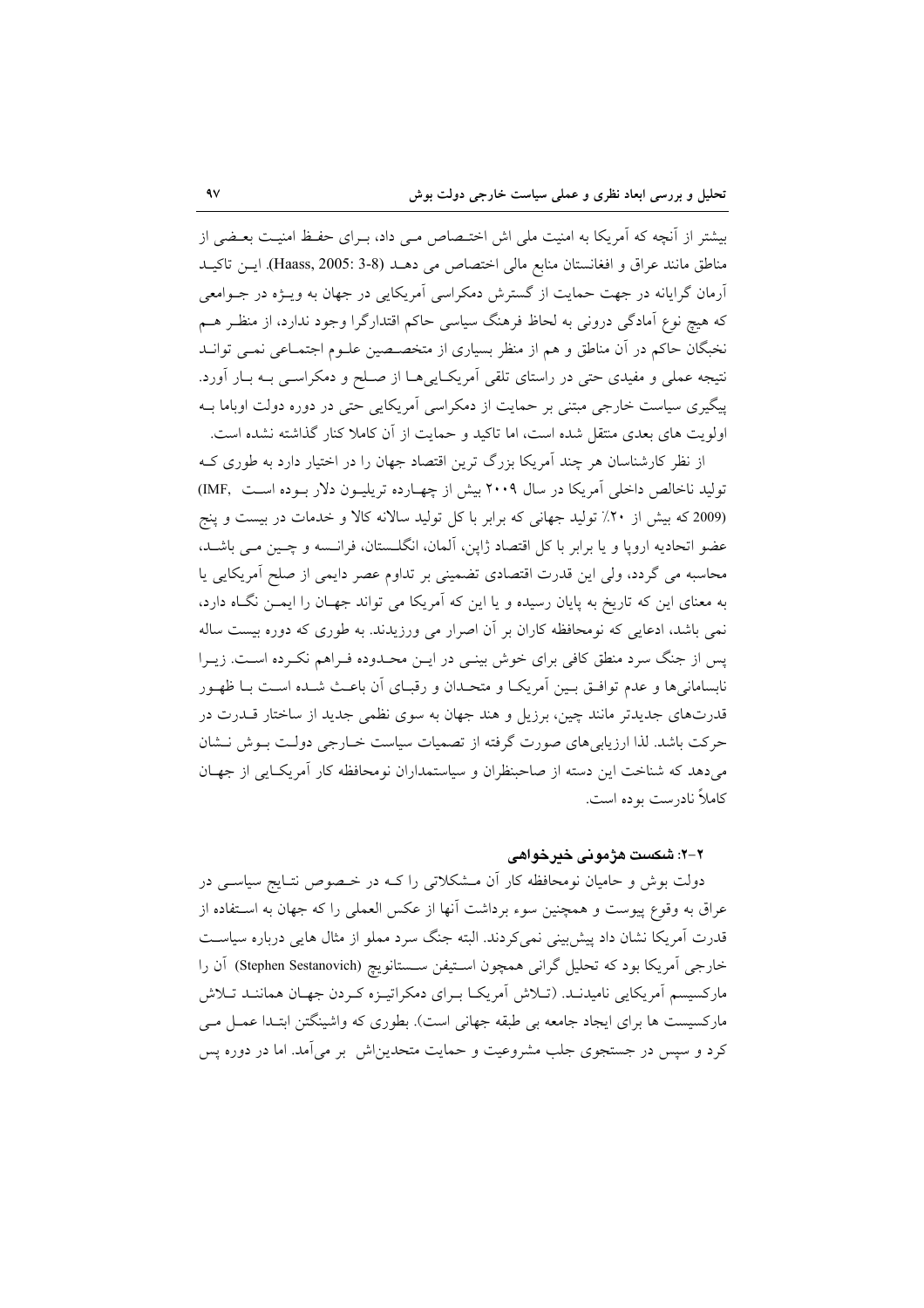از جنگ سرد، وضعیت ساختاری سیاست جهانی تغییر یافتــه اســت، بــه نحویکــه ایــن نــوع از اعمال قدرت حتى از سوى متحدين نزديک آمريکا نيز مسئله دار شده است.

بعــد از ســقوط شــوروی تعــداد زیـــادی از نویـــسندگان نومحافظــهکــار ماننــد Charles) (Krauthammer ويليام كريـــــتول (William Kristol) و رابــرت كاگــان (Robert Kagan) بيـــشنهاد كردند كه آمريكا از حاشيه قدرتش براي اعمـال نـوعي هژمـوني خيرخواهانــه بـر بقيــه جهـان استفاده نماید و مسائل خود را با کشورهای به اصطلاح یـاغی از طریـق سـلاح هـای کـشتار جمعي، حقوق بشر و تهديدات تروريستي از آن چه كه در حال انجـام آن بودنـد، حـل نمايـد. کریستول و کاگان قبل از جنگ عراق این گونه تحلیل کردند که ایا این وضـعیت مطـرح شــده مقاومت بقيه جهان را تحريک خواهد کرد يا خير؟ (اشاره به دکترين حمله پـيش دسـتانه دارد) و نتیجه گرفته بودند بخاطر ان که در سیاست خارجی امریکا بصورت غیر متعـارف و فزاینــده اخلاقیات دمیده شده است، دیگر ملت ها ان را کمتر خطرناک می یابند (Fukuyama, 2006).

همچنین دلایل دیگر وجود دارد کـه چــرا جهــان هژمــونی خیرخــواهی نومحافظـه کــاران امریکایی را نپذیرفته است. در گام اول مسئله استثناءگرایی امریکایی است، ایده ای کـه اعتقــاد دارد امریکا می تواند از قدرتش استفاده کند در مواردی که دیگران نمی توانند، زیرا امریکا بــا فضیلت تر از دیگر کشورها است!. در واقع دکتـرین حملـه پـیش دسـتانه کـه علیـه تهدیـدات تروریستی در استراتژی امنیت ملی امریکا در سال ۲۰۰۲ مطـرح شــده بــود، یکــی از مــواردی است که نمی توانست از طریق اجماع سیستم بینالمللی عمومیت پیدا کند. در واقع امریکا مـی توانست نخستین کشوری باشد که به روسیه، چین، هند یا فرانسه اعتراض کند، در صورتی کـه أنها حق مشابه يكجانبهگرايي را مطرح مي كردند. لذا دولت بوش در پي أن بـود كـه فراتـر از قضاوت دیگران قرار گیرد در حالی که نمی خواست در جایگاه هایی شبیه دادگاه جنایی مـورد سوال قرار بگيرد.

مسئله ديگر در خصوص هژموني خيرخواهانه مربوط بـه سياست داخلـي آمريكـا اسـت. محدودیتهایی شدید برای توجه مـردم آمریکـا بـه امـور خـارجی و اراده بـرای تـامین مـالی پروژههای ماوراء دریاها که سود اشکاری برای منافع مردم امریکـا نــدارد. وجــود دارد. یــازده سپتامبر به شیوههای متعدد این موقعیت را تغییر داد و توانست برای شروع جنگ در خاورمیانه حمایت عمومی را کسب کند و افزایش شدید هزینههای دفاعی را بوجود اورد، اما تــداوم ایــن حمایت ها تضمین نشده بود. اگرچه اغلب آمریکایی ها خواهان آن چه که برای شکل دادن بـه يروژه ساخت مجدد عراق ناميده مي شد، موافق بودند، ولي هرگز بــدنبال ايــن تجــاوز، تمايــل عمومی برای دخالت های بیشتر که به تبع ان هزینه بردار نیز بــود افــزایش نیافــت، زیــرا اکثــر شهروندان امریکایی قلباً تمایلی برای امپراتور شــدن نداشــتند. زیــرا هژمــونی خیرخواهانــه بــه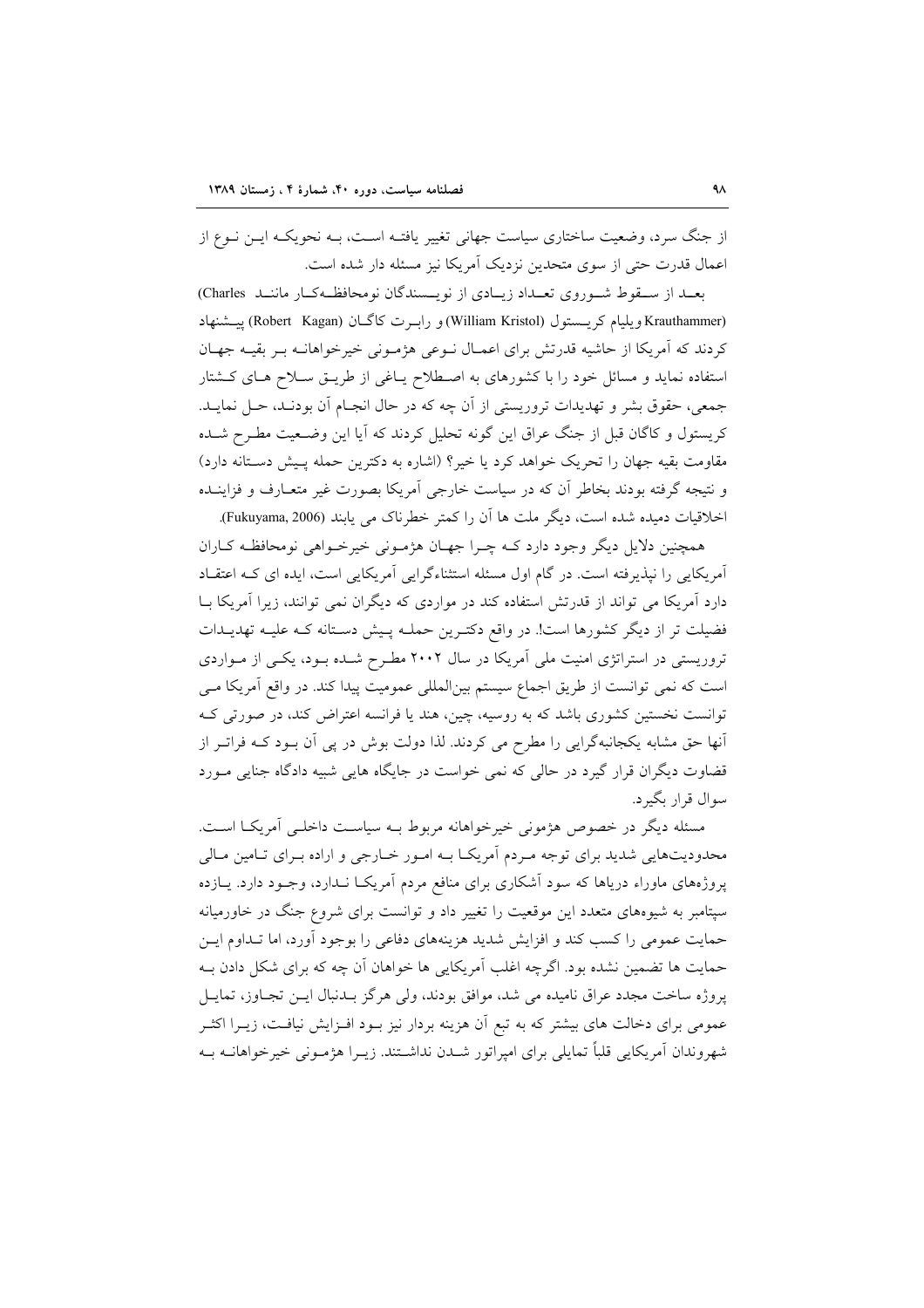شکلی انحصارطلبانه عمل می کند که این نحوه عمل با رضایت از سـوی مـردم تحـت سـلطه هژموني مورد پذيرش قرار نمي گيرد.

اغلب انتقادات از دخالت در عراق از سوی اروپاییها و دیگران تنها مبتنـی بـر ایـن مـورد هنجاری نبود که آمریکا مجوزی از شورای امنیت سازمان ملل نداشته است، بلکه بیشتر از ایــن باور بود که تجاوز به عراق در تلاش برای دمکراتیزه کردن آن، دارای دلایل توجیه کننده کـافی نبوده است که این انتقادها کـاملاً درسـت بـوده اسـت. بـه همـین جهـت پیـرو ایــن اتفاقــات بنیادیترین سوء فهم از برآورد تهدیدی که آمریکا از سوی رادیکالیـسم اسـلامی بـا آن روبـرو است، واقع بينانه نبوده است.

در چنین شرایطی دولت بوش مجبور گردید کـه در دور دوم دولـت خــود مفهــوم ســازی مجدد برای سیاست خارجی خود ترسیم نماید که رویکردی از تزریق قدرت نرم در آن بود که البته مورد انتقاد شديد نومحافظه كاران قرار گرفت (Kagan and Kristol, 2006). به عبارت ديگر، آمریکا در چنین شرایطی نیاز به انواع دیگر ابزار سیاست خارجی داشت که به اَن متوسل شود، در حالی که نومحافظهکاران به شکل مداوم اظهار می داشتند که در حال جنگ با شورشـیان در عراق و افغانستان علیه تروریسم بین المللی می باشند، جنگ هایی که مدعی بودند که بایـستی پیروز گردند. اما جنگ استعاره غلطی برای این تقابل گسترده بـود، در حـالی کـه جنـگ هـای اتفاق افتاده در عراق و افغانستان کاملاً گسترش یافته و دارای آغاز و انجام روشن نیست، زیــرا روبرو شدن با چالش تروریسم، تقابلی طولانی مدت در فضایی مبهم است کـه هـسته آن یـک جنگ نظامی نیست.

یکی از انتقاداتی که از سیاست خارجی نومحافظهکاران می شد بر این مبنا بود کـه عملیـات حفظ صلح و ملت سازی اگر چه مفید است، ولی اَمریکا فاقد هم مشروعیت دمکراتیک و هــم کارایی در برخورد با موضوعات امنیتی جدی است. زیرا فرایند ملت سـازی رونـدی طـولانی مدت و پرهزینه و نیازمند اجماع بیرونی متنوع در داخـل و حتـی خـارج اسـت. لـذا راه حـل، تقویت نهادهای بینالمللی است که به صورت سازمان یافته بـا همکـاری قــدرتهـای ملــی و منطقه ای عمل می کنند. مورد کوزوو در سال ۱۹۹۹ الگویی در ایـن راستاسـت. در حـالی کـه روسیه از عملکرد شورای امنیت از طریق و تو ممانعت کرد، آمریکا و متحدین اش به نهـاد نــاتو رجوع كردند، درست در جايي كه روسها اين عمل را نمي توانستند بلوكه نمايند .Fukuyama) (2006 به عبارت دیگر، چندجانبه گرایی که شامل کشورهای اروپایی، آمریکایی، ناتو و سازمان ملل منجر به موفقیت نسبی در حل بحران کوزوو گردید، در نقطه مقابل در عـراق و افغانــستان با یکجانبه گرایی آمریکا و عدم در نظر گرفتن شرایط منطقه ای با عدم موفقیت روبرو گردید.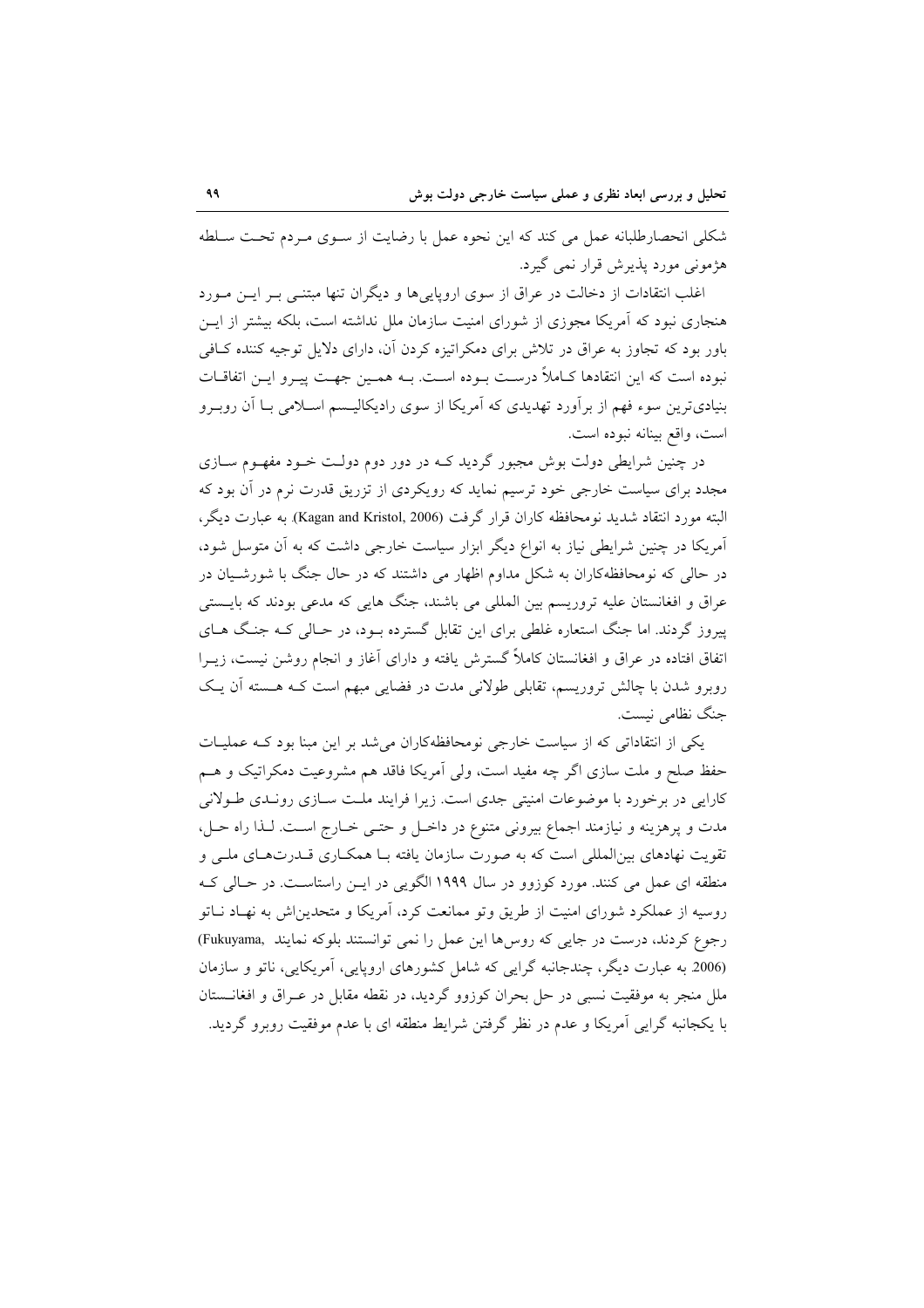هزینه های هنگفت جنگ در افغانــستان و عــراق بــدون آن کــه چــشم انــدازی روشــن از پیروزی را در این کشورها نمایان سازد نشان داد که ایده های جنگ پیشگیرانه و تغییر رژیم به منظور مهندسی اجتماعی در کشورهای خاورمیانه با شکست روبرو شده است و ایــن چالــشی بزرگ برای نومحافظه کارانی بود که در تلاش بودند سیاست خــارجی دولـت بــوش را تحــت نفوذ ایدههای خـود قـرار دهنـد. در واقـع هرچنـد آمریکـا در ایجـاد دمکراسـی آمریکـایی در نمونههای ژاپن و آلمان تا حـدودی موفـق بـود و در کـره جنـوبی نیـز فراینـدی از توسـعه و ملتسازی را به نتیجه رسـاند، امــا تعمـیم ایــن تجربیــات در منطقــهای کــاملاً متفــاوت ماننــد خاورمیانه و تصور این که ایجاد دمکراسی و ملت سازی تحت مدل آمریکایی ممکـن خواهــد بود با توجه به هویت فرهنگی و مذهبی ملل خاورمیانـه واقـع بینانـه نبـوده، بـه همـین جهـت چشم|ندازی موفقیتآمیز از آن ترسیم نمیشود. مسائل فوق باعث گردید که با شـروع دور دوم تا پایان این دوره، به تدریج دولت بوش از ایـدهـای متـصلبانه نومحافظـهکـاران بـه واسـطه غیرعملیاتی بودن آنها فاصله بگیرد. هر چند علیرغم سه بعد اصلی خوداتکایی، یکجانبهگرایی و دفاع پیشگیرانه با اندکی تسامح در مواردی همچون درخواست برای مشارکت در بازسازی عراق توسط جامعه بين الملل، مشاركت جدى ناتو در حفظ امنيت افغانستان و تغييـر گفتمـان آمریکا در آمادگی این کشور برای مـذاکره در مـسئله هـسته ای بـا ایـران، نمـودی از سیاسـت خارجي دور دوم دولت بوش بوده است.

تلاشهای صورت گرفته در راستای چندجانبهگرایی محـدود کـه توسـط دولـت بـوش در چهار سال دوم اتخاذ شد نتوانست چالشهای متعدد سیاستهای گذشته این دولت را که منجر به هزینه های فراوان شده بود، بهبود بخشد. بازخورد این سیاست هـا از یـک سـو منجـر بـه گسترش نارضایتی افکار عمومی، انتقادهای رسانه ای و همچنین نخبگان سیاسی و غیر سیاسی آمریکا از عملکرد دولت بوش گردید و از سویی دیگر همزمانی آغاز بحران اقتصاد جهانی ک منجر به سقوط ارزش سهام، افزایش بیکاری و ورشکستگی بانک های بـزرگ آمریکـا گردیــد. باعث گردید جمهوری خواهان از توانایی لازم برای کسب آرا بیـشتر و پیـروزی در انتخابــات چهل و چهارمین ریاست جمهوری آمریکا برخوردار نگردند و نتیجه این انتخابات را به حـزب دمک ات واگذار نمایند.

### نتىحە

سیاست خارجی نومحافظه کاران با مفاهیمی همچون تغییر رژیم، استفاده یکجانبـه از زور، اقدام پیشگیرانه، یکجانبه گرایی، عدم پذیرش محدودیت هـای حقـوق بـین الملـل عمـومی و هژمونی آمریکا پایه گذاری شده بود. ایــن مفــاهیم در تلقــی نومحافظــه کــاران از اســتثناگرایی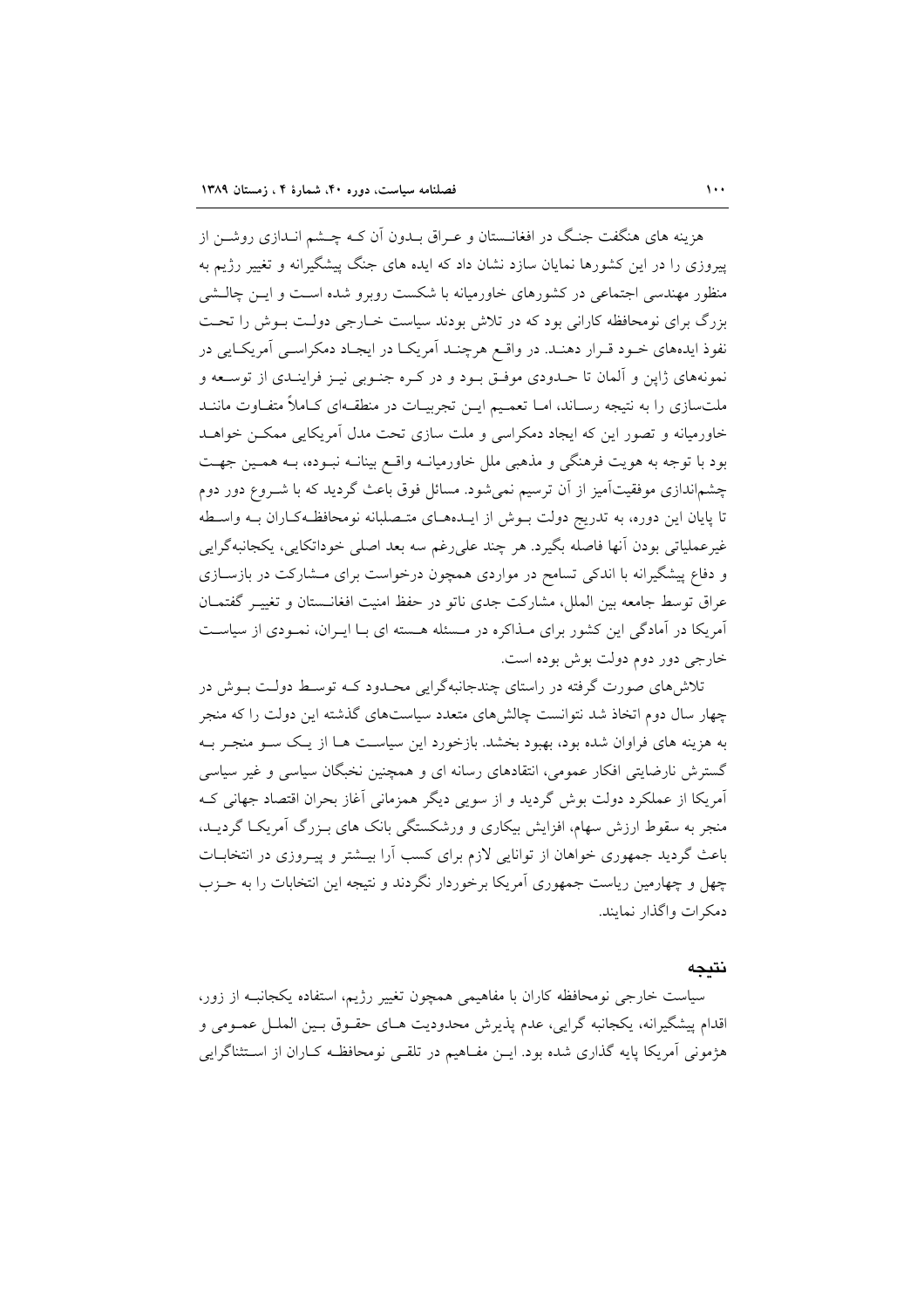آمریکایی و این که آنها جهان را به سوی صلح آمریکایی رهنمون می نمایند، نشات مـی گرفـت. همزمانی قدرت هژمونیک آمریکا بعد از جنگ سرد، با روی کار آمدن نومحافظهکاران و واقعـه ۱۱ سپتامبر این فرصت را ایجاد کرد که به بهانه مبارزه با تروریسیم جهیانی، جیاهطلبے هیای نومحافظه کاران با هزینه های سنگین مادی و انسانی به ویژه برای مللی مانند عراق و افغانستان توام باشد. اما غیرواقع بینانه بودن و تلقی ایـده الیـستی از تــوان آمریکــا و شــرایط فرهنگــی و سیاسی منطقه عملاً نشانههای ناموفق بودن این سیاست ها را از همان سال هـای اولیـه ریاسـت جمهوري بوش نشان داد کـه باعـث ايجـاد تغييراتـي در سياسـت خــارجي دور دوم و تعــديل یکجانبه گرایی آن به چندجانبه گرایی محدود شد.

هزينه هاي سنگين داخلي و خارجي ناشي از اين جاه طلبي ها باعـث ايجـاد مخالفـتهـاي گسترده در داخل و خارج آمریکا گردید و در عمل نشان داد که حتبی قدرتمنـدترین کـشورها نیز توان پیشیرد هر هدفی را در سیاست خارجی ندارند. بر همین اساس بسیاری از کارشناسان روابط بین|لملل معتقدند که بخشی بزرگ از سیاست خارجی آمریکا در دوره نومحافظه کـاران دارای عدم ارتباط منطقی میان ابعـاد اجتمـاعی، اقتـصادی، سیاسـی و دانـش نظـامی و قــدرت تصمیم گیری بوده است. از همین منظر، تاکیـد دولـت اوبامـا بـر تغییـر در سیاسـت داخلـی و خارجی آمریکا که مورد تایید افکار عمومی آمریکا نیز قرار گرفت، نتیجه بازخورد منفی هشت ساله حاکمیت نومحافظه کاران بر سیاست داخلی و خارجی آمریکا بوده است.

منابع و ماخذ: الف. فارسى: ۱. اقتصاد جهان (۱۳۸٦) جایگاه مجتمع های نظامی <sup>—</sup>صنعتی در اقتصاد و سیاست اَمریکا مترجم سیاوش ماندگاری.

ب. خارجي

1.Brasted, Howard (2006) America Empire, University of New England.

- 2. Buckley, Mary, Singh and Robert (eds). The Bush Doctrine and the War on Terrorism, Blackwell.
- 3. Center for Defense Information (2002) Defense Monitor, http://www.cdi.org.
- 4. Department of Defense (2002) Defense Planning Guidance, http://www.defense.gov.
- 5. Everest, Larry (2004) Oil, Power and Empire, Common Courage Press, Canada.
- 6. Ferguson, Niall (2005) The Nation that Fell to Earth. Time, 77
- 7. Fukuyama, Francis (2006) After Neoconservatism, New York Times.
- 8.Gerson, Joseph (2006) Continuity and Change in the Aftermath of September 11, American Friends, Service Committee.
- 9. Haass, Richard (1999) Intervention: The Use of American Military Force in the Post-Cold War World, Washington, D.C.: Brookings.
- 10. Haass, Richard (2005) The Opportunity, Americans Moment to Alter History s Course, Public Affairs. New York.